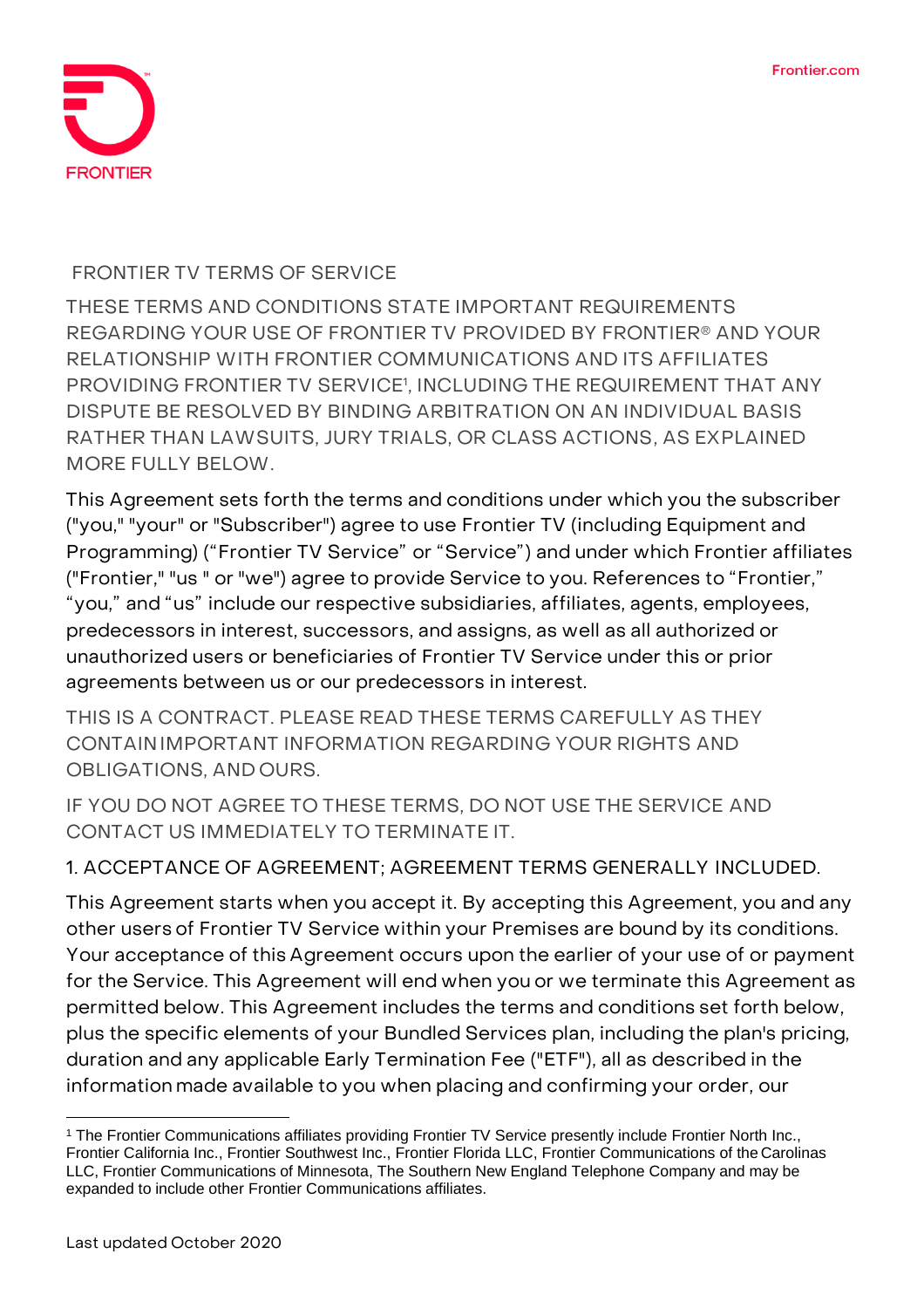

Privacy Policy, and the other policies and materials specifically referred to in this Agreement, all of which are incorporated into this Agreementby reference. Please retain a copy of this Agreement for your records.

## **2. DEFINITIONS.**

The term "Service" means Frontier TV, depending on the geographic area in which the Frontier TV Service is provided by Frontier, including, without limitation, all Programming, Equipment, media or program guides, software, technical support, and other features, products and services provided as part of and included with our television service, including On Demand services described in Exhibit A ("the On Demand Services"). The Service does not include voice or telephony services or Frontier dial-up or, fiber-based or DSL-based Internet services. The term "Equipment" means equipment provided by Frontier (or previously by Verizon in Florida, Indiana, Texas, California, or AT&T in Connecticut) to you for use with the Serviceand shall include, without limitation, the Set Top Box ("STB"), digital video recorder ("DVR"), videomedia server, peripheral devices or routers along with any software contained in or downloaded to the Equipment as part of the Service, as well as any remote controls or other devices or components provided by Frontier to you for use with the Service. The term "Equipment" does not include "Other Devices" which means any router or other device that you purchase from Frontier or a third party or any Equipment that has been designated as "Retired." The term "Premises" refers to the physical location at which the Service has been installed. "Programming" means content provided by Frontier or its thirdparty licensors, providers or suppliers and provided as part of and included with the Service, including, without limitation, images, photographs, animations, video programming, information services, audio, music, and text, irrespective of the manner or format in which such content is delivered. The term "BundledServices" means a combination or "bundle" of Frontier TV with one or moreeligible Frontier services, including but not limited to the service provided by Frontier that allows you to access the Internet (including Frontier dial-up, fiber-based or DSL-based Internet services) or Frontier telephony or voice services.

## **3. SERVICE CHANGES.**

Subject to applicable law, we reserve the right to change, re-arrange, add, delete or otherwise modify the Service at any time, with or without prior notice or liability, refunds or credits to you, including changing, rearranging or otherwise modifying our Programming packages, the channels and selections available in those packages, the Equipment, any Other Devices and any other features, products and services that we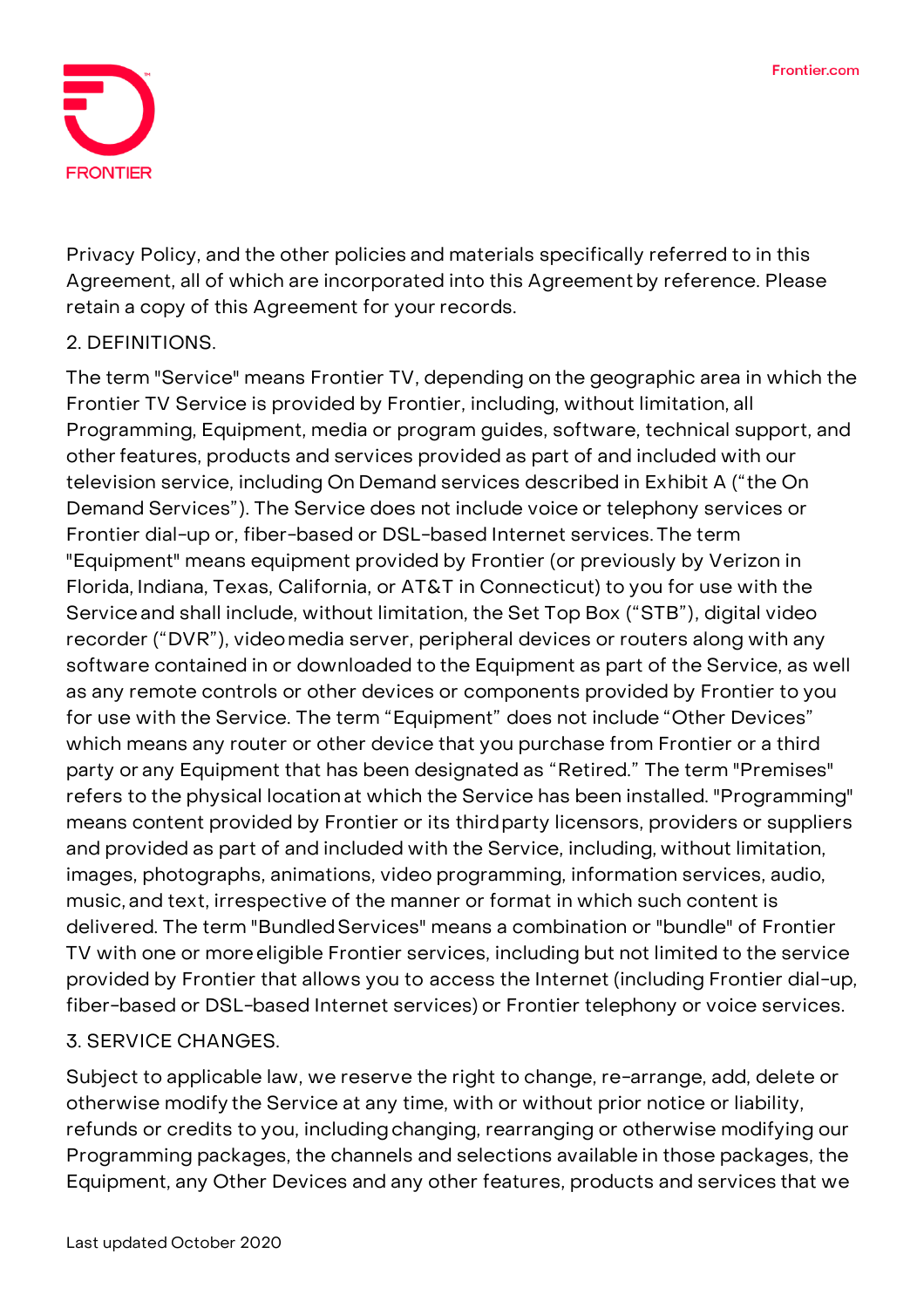

offer. Frontier or its suppliers, including Programming providers, may, without notice or liability, refunds or credits to you, restrict the use of any Services or limit time of availability in order toperform maintenance activities or to maintain security.

# **4. USE OF THE SERVICE.**

You agree to use the Service only for your private non-commercial use and enjoyment. Unless otherwise specifically authorized by us in writing, the Programming distributed via the Service may not be viewed or otherwise displayed in areas open to the public, including, without limitation, commercial establishments. You may not rebroadcast or transmit the Programming or charge admission for its viewing. You may not take any actions to alter or avoid any security or access controls orrestrictions associated with the Service or Equipment.

You are responsible for all use of the Service, including the purchasing of any content or On Demand Services, whether by you or someone using the Service with or without your permission. You agree not to use the Service, directly or indirectly, for any unlawful purpose, including without limitation, violation of the copyright laws through the use, production, copying, rebroadcast or redistribution of any Programming distributed as part of the Service or recorded utilizing equipment containing digital video recording devices. You further agree that your use of the Service is your sole responsibility, at your own risk, and subject to all applicable local, state, and federal laws and regulations. We in our sole discretion, or any Programming provider, may pursue or seek to prosecute you and other responsible parties under applicable federal, state and local laws in the event that the Service is used for an unlawful purpose. As described in more detail in Section 13 below, you agree to indemnify us in the event of any such violation by you or anyone using the Service at the Premises.

You understand and agree that not all Programming, including certain content or On Demand Services, may be suitable for all viewers, and users of the Service may have access toProgramming that may be sexually explicit, obscene, offensive, or otherwise unsuitable or objectionable, especially for children under the age of eighteen (18). You further understand and agree that it is your responsibility to impose any viewing restrictions you determine are appropriate to limit viewingand access to potentially objectionable material, and you agree to supervise usage of the Service at your Premises. YOU AGREE THAT WE ARE NOT RESPONSIBLE TO YOU OR ANYONE ELSEVIEWING PROGRAMMING OR INFORMATION PROVIDED ON, OR ACCESSED THROUGH, THESERVICE FOR ANY CONTENT THAT YOU OR OTHERS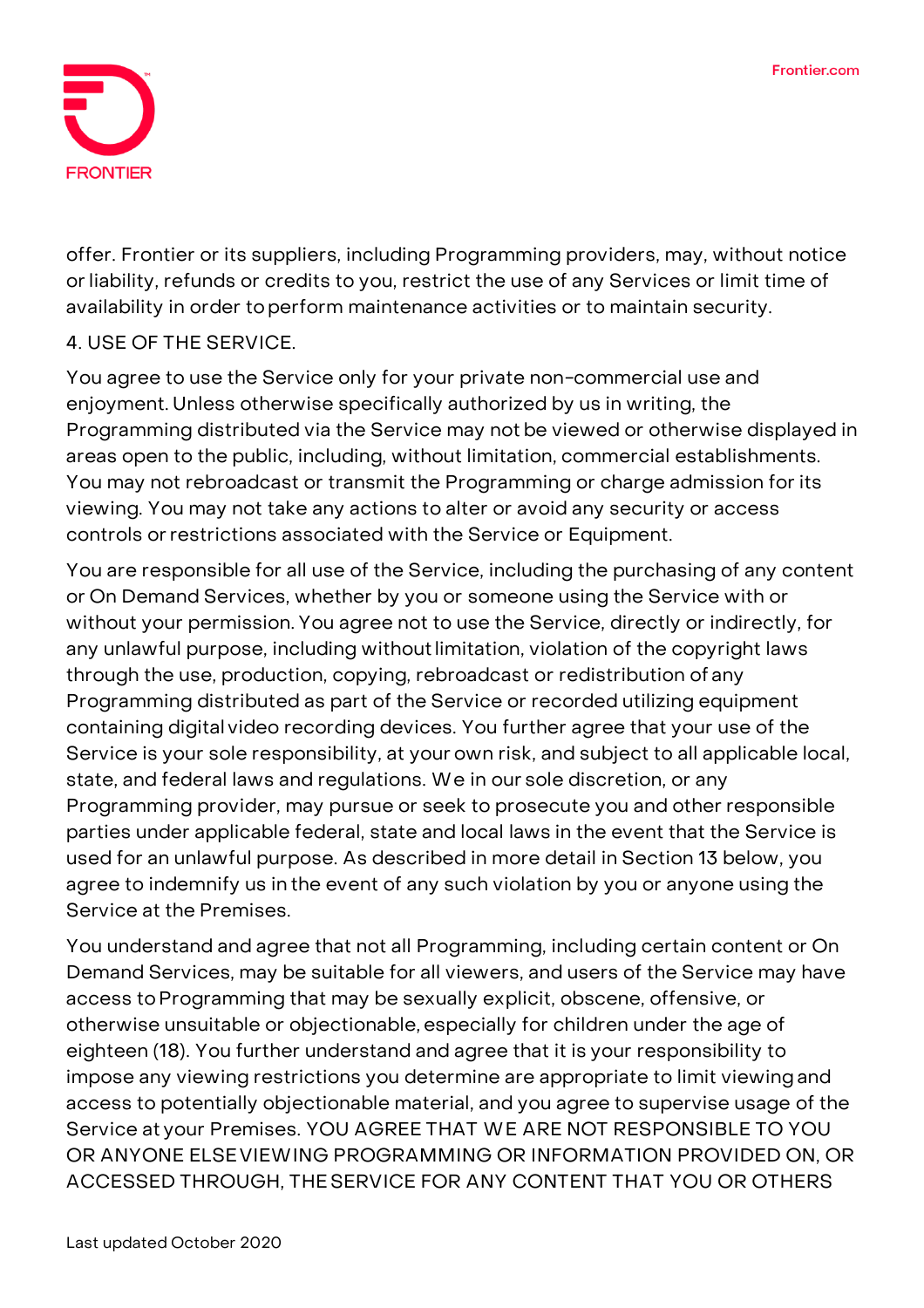

MAY DEEM TO BE OBJECTIONABLE FOR ANY REASON AND YOU WAIVE ANY CLAIMS AGAINST US FOR ANY INJURY OR HARM RELATING TO SUCH CONTENT OR THE VIEWING OF PROGRAMMING. YOU FURTHER UNDERSTAND AND AGREE THAT WE ARE NOT RESPONSIBLE FOR THE INFORMATION OR MATERIALS ACCESSIBLE VIA THE INTERNET THROUGH USE OF THE SERVICE. IN ADDITION, YOU AGREE THAT YOU ARE SOLELY RESPONSIBLE FOR ANY PURCHASES OR OTHER TRANSACTIONS MADE THROUGH, USING, OR IN CONNECTION WITH THE **SERVICE** 

Frontier may enable you to access and view Programming, including On Demand Services, ina variety of ways. The streaming and downloading technology employed by Frontier may vary among devices and software applications and is subject to change without notice.

## **5. SOFTWARE LICENSES AND THIRD PARTY SERVICES.**

- a. We may provide you, for a fee or at no charge, software for use in connection with the Servicewhich is owned by us or our third party licensors, providers and suppliers ("Software"). We reserve theright periodically to update, upgrade or change the Software remotely or otherwise and to make related changes to the settings and Software or the Equipment or any Other Devices, and you agree topermit such changes and access the Equipment, and any Other Devices. You may use the Software only in connection with the Service and for no other purpose.
- b. Certain Software may be accompanied by an end user license agreement ("EULA") from us or a third party. Your use of the Software is governed by the terms of that EULA and by this Agreement, where applicable. You may not install or use any Software that is accompanied by or includes a EULA unless you first agree to the terms of the EULA.
- c. For Software not accompanied by a EULA, you are hereby granted a revocable, nonexclusive, non- transferable license by us or our third party licensor(s) to use the Software (and any corrections, updates and upgrades thereto). You may not make any copies of the Software. You agree that the Software is confidential information of Frontier or its third party licensors and that you will not discloseor use the Software except as expressly permitted herein. The Software contains copyrightedmaterial, trade secrets, patents, and proprietary information owned by us or our third party licensors. You may not de-compile,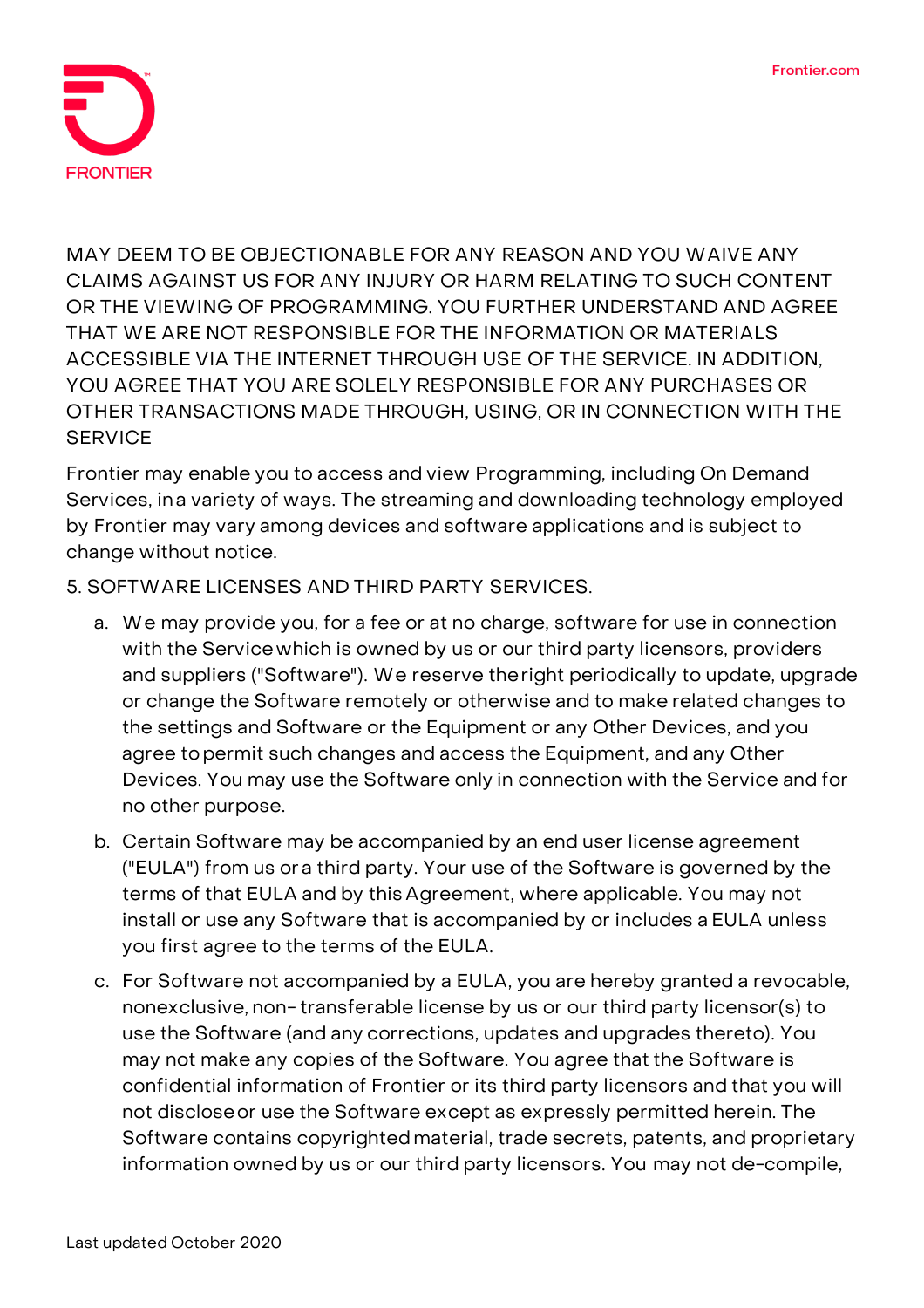

reverse engineer, disassemble, attempt to discover any source code or underlying ideas or algorithms of the Software, otherwise reduce the Software to a human readable form, modify, rent, lease, loan, use for timesharing or service bureau purposes, reproduce, sublicense or distribute copies of the Software, or otherwise transfer the Software to any third party. You may not removeor alter any trademark, trade name, copyright or other proprietary notices, legends, symbols, or labels appearing on or in copies of the Software. You are not granted any title or rights of ownership in the Software. You acknowledge that this license is not a sale of intellectual property and that we or ourthird party licensors continue to own all right, title and interest, including but not limited to all copyright, patent, trademark, trade secret, and moral rights, to the Software and related documentation, as well as any corrections, updates and upgrades to it. You agree not to contest the use, ownership or any invalidity of the rights of Frontier and/or third party licensor(s) in and to the Software. Any andall goodwill arising from or in connection with the use of any trademark or trade name in and to the Software inure to the benefit of Frontier and/or its third party licensor, as appropriate. The Software may be used in the United States only, and any export of the Software is strictly prohibited.

- d. Your license to use the Software will remain in effect until terminated by Frontier or its thirdparty licensors, or until your Service is terminated. Upon termination of your Service, you must cease all use of and immediately delete the Software from any Equipment or Other Devices not returned to us.
- e. If you subscribe to or otherwise use any third-party services offered by Frontier, your use of such services is subject to the EULA of that third-party provider. Violation of those terms may, in our sole discretion, result in the termination of your Service.

## **6. AUTHORIZED USER; PREMISES; REFUSAL OF SERVICE.**

- a. You acknowledge that you are eighteen (18) years of age or older, and that you have the legal authority to enter into this Agreement. You agree to notify us immediately whenever your personalor billing information changes (including, for example, your name, address, credit card and telephone number).
- b. You agree to allow us and our representatives the right, at reasonable times, to enter thePremises for the purpose of installing, maintaining, servicing, inspecting, upgrading and/or removing theService (including any Equipment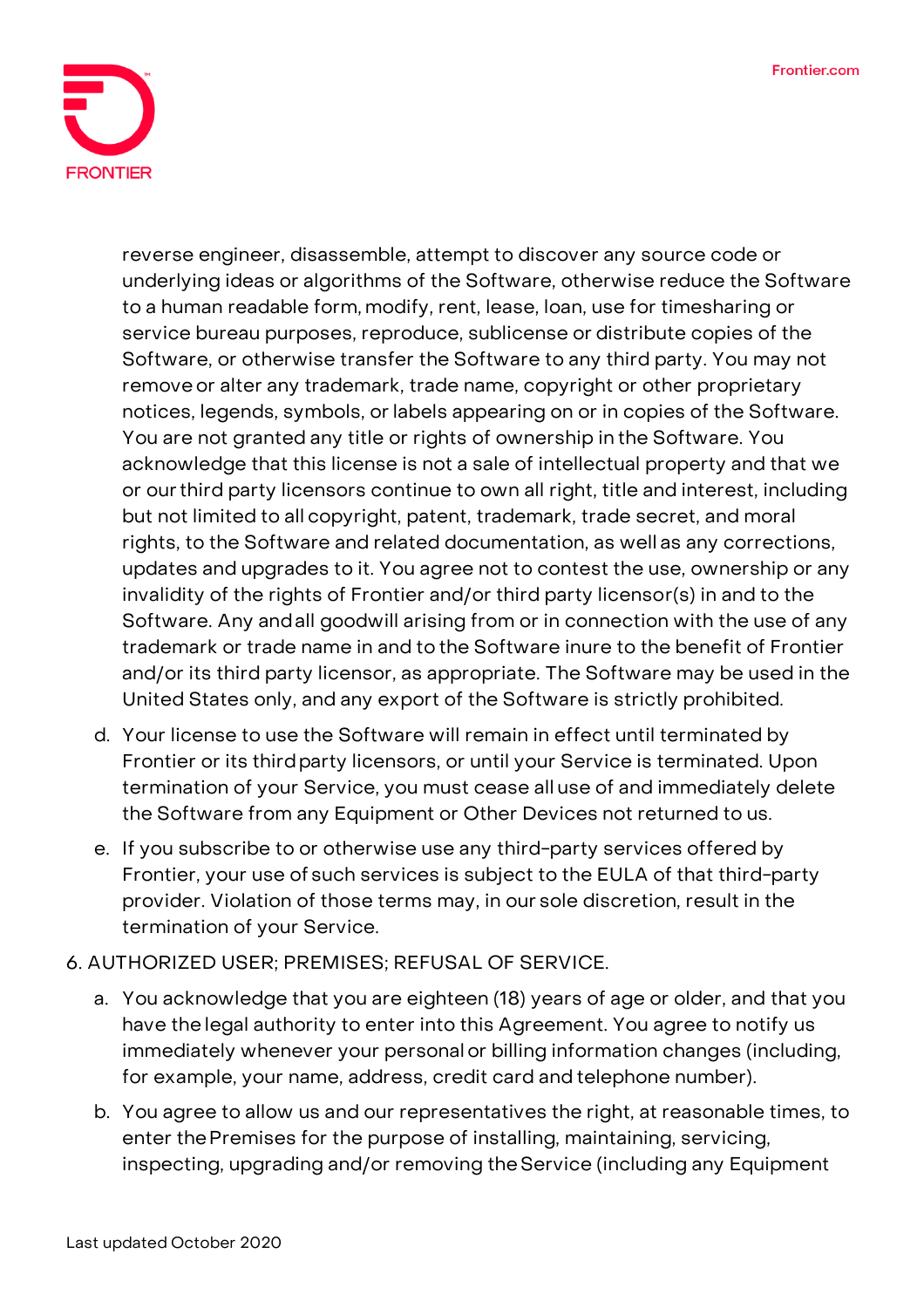

and, subject to and limited by any applicable limited warranty, laws, and/or policies, Other Devices). You understand and agree that Frontier may drill, cut, and otherwise alter improvements on the Premises (including walls, flooring, and/or other surfaces) in order to install, maintain, or repair the Service. If you do not own your premises or your unit is part of a multi-tenant environment (e.g., apartment building, condominium, private subdivision), you warrant that you have obtained permission from any necessary party, including but not limited to the owner, landlord, or building manager, to allow Frontier and its subcontractors reasonable access to install, maintain, and repair the Service and to make any alterations Frontier deems appropriate for the work to be performed.

- c. You acknowledge and agree that you will be responsible for payment of charges for visits by Frontier or its subcontractors to your Premises when a service request results from causes not attributable to Frontier or its subcontractors, including, but not limited to, when you are unwillingto complete troubleshooting steps requested by Frontier.
- d. We reserve the right, in our sole discretion, to refuse to provide the Service to you for any reasonat any time, consistent with law.
- e. You acknowledge that the Service is subject to U.S. export control laws and regulations. You represent that you are not a citizen of an embargoed country or prohibited end user under applicable U.S. export and anti-terrorism laws, regulations and lists. You will not use, export or allow a third party to use or export the Service in any manner that would violate applicable law, including but not limitedto applicable export control laws and regulations. You further agree to comply with U.S. export laws concerning the transmission of technical data and other regulated materials, including the export of any provided equipment, via the Service.
- **7. PERSONAL DATA AND PRIVACY POLICY.**

Frontier will treat your information provided to us in accordance with our current Privacy Policy, which is subject to change. A copy of the Privacy Policy is available at [frontier.com/policies.](https://frontier.com/corporate/policies)

**8. CHANGES TO THIS AGREEMENT.**

The current version of the terms of this Agreement shall be available on [frontier.com/terms.](https://frontier.com/corporate/terms) From time to time, we may make revisions to this Agreement and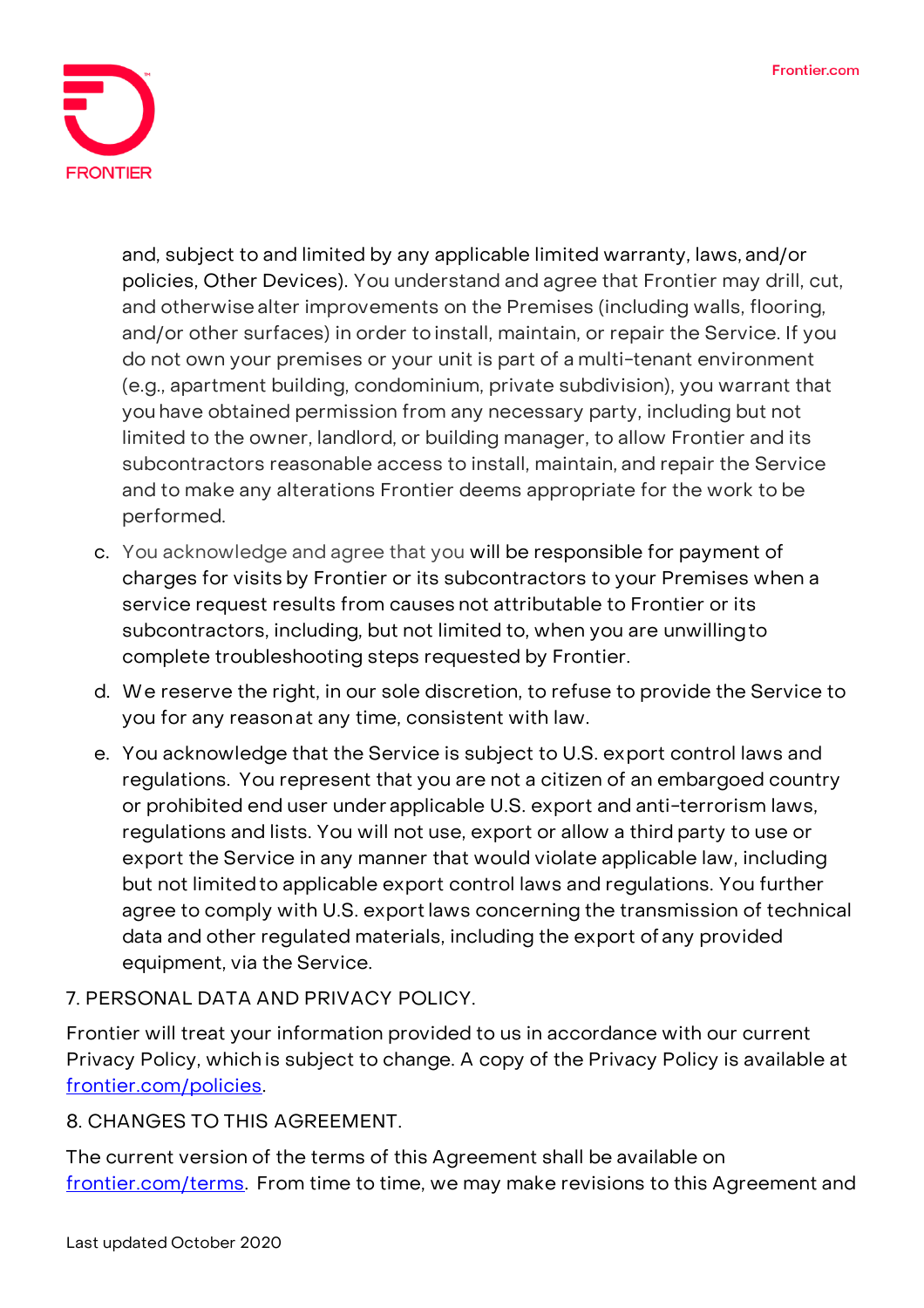

to the policies relating to theService, Equipment and Other Devices, including revisions to the provisions that govern the way that you and Frontier resolve disputes. Notification of changes to this Agreement will be provided to you as outlinedin Section 14 below. Revisions to this Agreement shall be effective the date it is posted at Frontier.com/terms unless another date is specified in the notice. Unless we provide otherwise, you accept the revisions and agree to abide by them by continuing to use the Service after the revisions are effective.

### **9. EQUIPMENT; MAINTENANCE AND OWNERSHIP OF EQUIPMENT.**

- a. We do not guarantee that the Service will work correctly if you use equipment to access theService other than the Equipment or Other Devices authorized by Frontier for use in connection with theService, including but not limited to smartphones, tablets, other portable devices, gaming consoles and Internetready equipment. We have no responsibility for the operation or support, maintenance or repair of any third-party Other Devices, Other Devices that have been designated as Retired, software or services that you choose to use in connection with the Service or with the Equipment or Other Devices provided by us. We assume no responsibility for the operation of the Service if equipment other than the Equipment or Other Devices authorized by us for use in connection with the Service are used to access theService.
- b. You acknowledge and agree that, at all times ownership of the Equipment shall remain with us and that this Agreement allows you to use Equipment only in connection with your receipt and use of the Service. We may, at our option, supply new or reconditioned Equipment to you.
- c. You will be financially responsible for the repair or replacement of damaged Equipment or Retired Equipment, as necessary. You also agree that Frontier may assess a maintenance fee or other charge to administer, repair or maintain the Equipment, including Equipment that has been designated as Retired and that neither will be serviced by anyone other than our employees or our designatedagents or representatives. You further agree not to tamper with or otherwise harm the Equipment, and that you will not copy, modify, reverse compile or reverse engineer any Equipment, software or firmware provided by Frontier in connection with the Service. Upon termination of the Service or if theoccupancy or ownership of your Premises changes, you are responsible for returning the Equipment to us in an undamaged condition, subject only to reasonable wear and tear. Failure to return any Equipment owned by us, or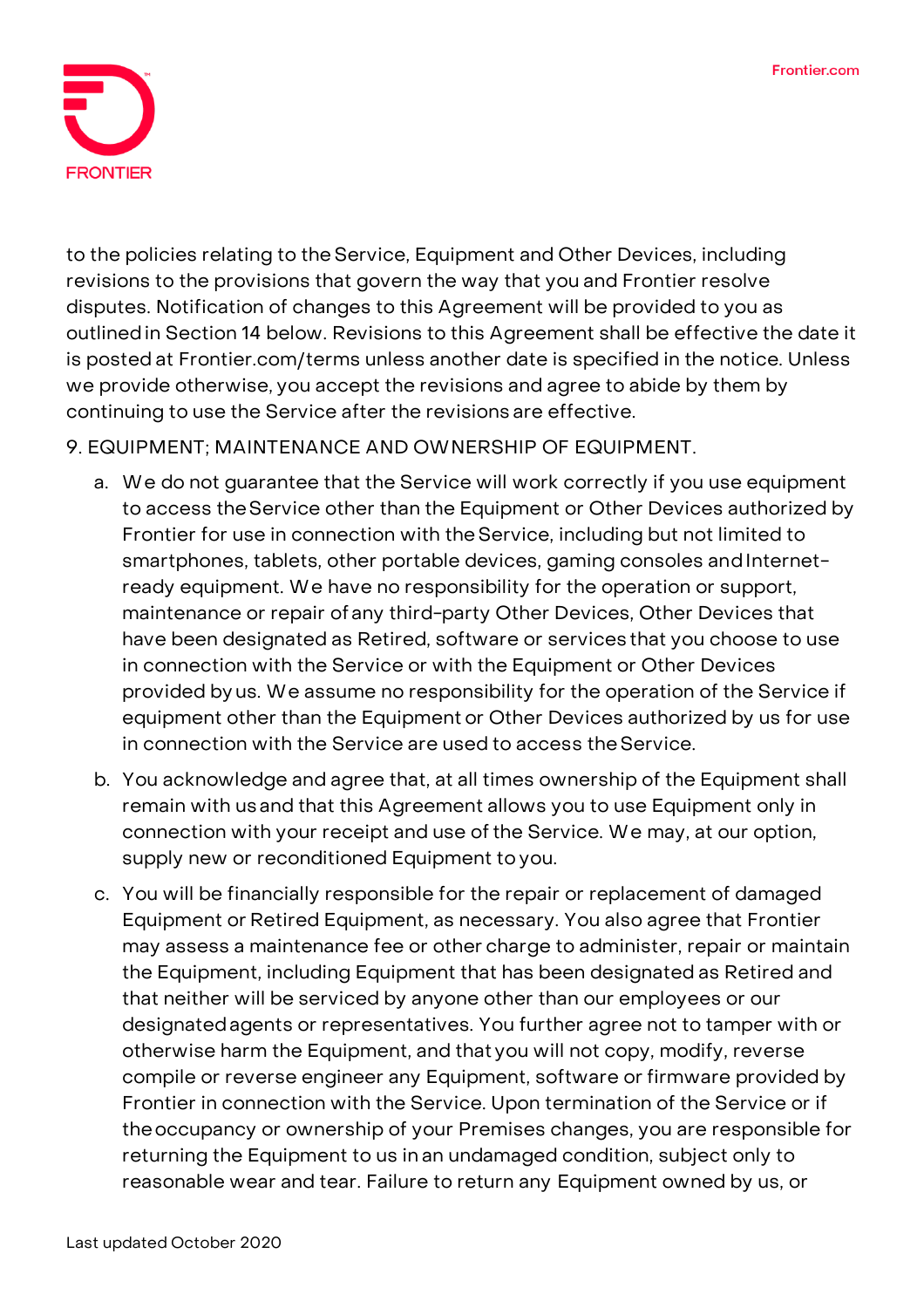

returning Equipment in a damaged condition (subject only to reasonable wear and tear) will result in the imposition of an Equipment fee that may be substantial.

- d. In the event that the Equipment owned by Frontier is stolen, you are required to provide us witha copy of the police report to verify that the Equipment was reported stolen. If no report is produced, then you will be held financially responsible for the stolen Equipment.
- e. You may be required to pay certain Equipment-related fees, such as restocking fees and/or exchange fees.
- **10. TERMINATION OF SERVICE; TERMINATION FEES.**
	- a. You or Frontier may terminate the Service at any time and for any reason. You may terminate the Service by giving written notice to the address provided in the Notice section (Section 14) below or by contacting a Frontier Contact Center at the telephone number identified on your Frontier bill. Termination of other Frontier services, including the porting of your telephone service, may not terminate Frontier TV Service. You may be required to separately notify Frontier that you are terminating Frontier TV Service and the termination date for your other services may be different than the termination date for your Frontier TV Service. Unless otherwise required by applicable law, termination may be effective on the last day of your Frontier billing cycle for the applicable Service, and you are responsible for all charges incurred through the date of termination. Installation or setup fees paid at the initiation of the Service, if any, are not refundable. Termination by us will be effective as provided in our notice to you. Upon termination for any reason, you will be responsible for payment of all outstanding account balances and Equipment fees accrued through the date of termination. If a termination is a result of violation by you of the terms of this Agreement, you may also be liable to pay an ETF.
	- b. To the extent permitted by applicable law, your exclusive remedy for a violation of this Agreement by Frontier or any other breach by Frontier or dispute by you related to the provision of Service is (i) termination of Service by you, and/or (ii) a credit or refund of the charges you paidafter providing notice to Frontier of the alleged breach or any other dispute, but not to exceed charges for ninety (90) days. If you fail to provide Frontier with notice and a reasonable opportunity to cure, tothe extent permitted by applicable law, termination of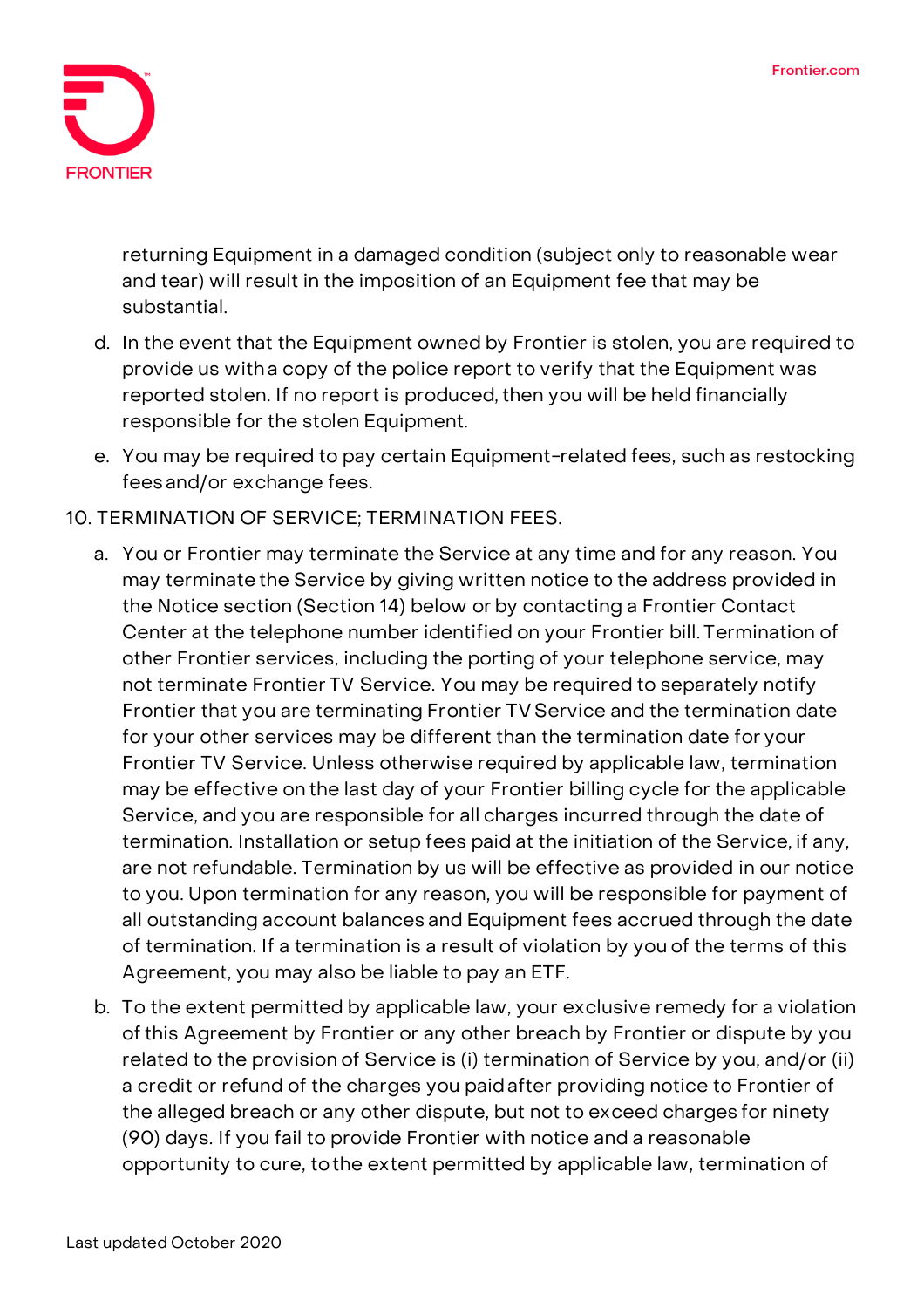

service by you is your exclusive remedy for any breach by Frontier.

- c. Following a termination or suspension of Service, we may, at our sole discretion, refuse to accept your subsequent request for Service. If your Service is terminated for any reason, you may berequired to pay a reconnection fee or additional deposit before Services is reactivated.
- **d. EXCEPT AS OTHERWISE SET FORTH IN THIS AGREEMENT, IF YOU HAVE CHOSEN TO SUBSCRIBE TO A BUNDLED SERVICES PLAN WITH A MINIMUM TERM COMMITMENT, IF ANY OF THE BUNDLE SERVICES ARE TERMINATED BY YOU OR BY US AS A RESULT OF VIOLATION BY YOU OF THIS AGREEMENT BEFORE COMPLETING YOUR MINIMUM TERM, THEN YOU AGREE TO PAY FRONTIER THE EARLY TERMINATION FEE ASSOCIATED WITH THE BUNDLED SERVICES PLAN YOU HAVE CHOSEN.**

#### **11. PRICING AND PAYMENT.**

In consideration for your receipt of the Service and use of any Equipment or Other Devices if applicable, you agree to pay us as follows:

a. Service Fees. Billing for the Service will begin automatically upon installation of the Service and continue until the Service is terminated by you or by us in accordance with this Agreement. Frontier may, in its sole discretion, change or modify the rates you are charged for Services, Programming, Equipment or Other Devices (if applicable) at any time. Equipment and Other Devices are priced separately from the Service and are not subject to promotional pricing or term agreement commitments. Regular Serviceand Equipment charges are billed each month in advance. Your first bill for Services may include pro-rated charges for a partial month period prior to the beginning of your first full monthly billing cycle. Youagree to pay us in advance, at our rates in effect at the time, through all periods until the Service is terminated. Other transactional charges, such as for the On Demand Services, are billed after the applicable service or feature has been ordered or provided to you. Frontier may, in its sole discretion, retroactively bill you for Services, On Demand Services, Programming Equipment, Other Devices (if applicable), taxes and other fees and charges if it determines the prior billing was missed, incomplete or incorrect. You may also be required, based on your ordering and payment history, to provide pre-invoice payment by credit card or such other payment method as we may designate for transactional services such as the On Demand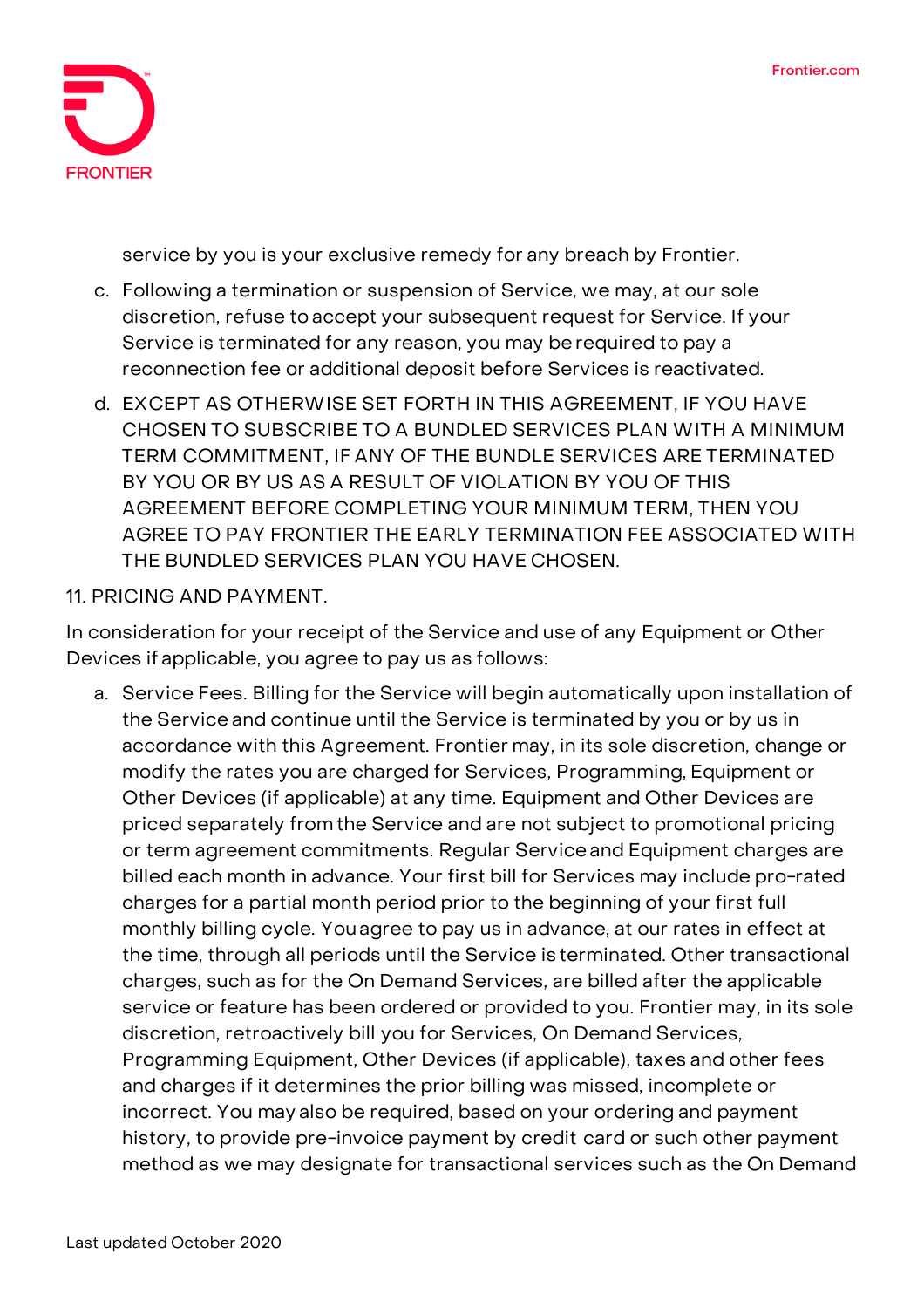

Services. You agree to pay all applicable charges for the Service and Equipment by the due date setforth in your monthly invoice. Rates for the Service and other charges may be changed by us at any time, subject to prior notice as required by applicable law. If we provide you with notice, it will be provided as set forth in Section 14 below. Your invoice may also contain certain other charges (including, without limitation, taxes and other fees and charges such as franchise related fees, public education government fees, account activation and installation charges, and Frontier-initiated surcharges and fees, including regional sports network (RSN) fees, broadcast fees, administrative or reactivation fees, customizedsetup fees, programming cost increases or other cost recovery assessments, interest on past due balances, returned payment fees, ETFs, Equipment, Retired Equipment and Other Device charges and fees and other nonrecurring or recurring charges) and you agree to pay such other charges by the due date set forth in your monthly invoice. Frontier may change the amount of or basis for determining any fee or charge or institute a new fee or charge. The waiver of any fees or charges is at our discretion. If you cancel any component of a Bundled Services plan, the monthly charges for the remaining services on your account will convert to the applicable existing nondiscounted monthly service rate.

b. Bundled Services Plans and Plans with Minimum Terms. Frontier may provide discounted term arrangements, gifts and/or promotions to customers who purchase multiple services at the sametime ("Bundled Services") and/or commit to a minimum time-period term contract arrangement. If you subscribe to a Bundled Services plan with a term commitment, you agree to maintain such Services for the minimum term of that plan. You understand and agree that you must continue to purchase all Bundled Services, without change, for the minimum term agreed upon to receive any promotional offer, discounted rates, gifts or other incentives. You agree to keep the Bundled Services during this initial term. You agree that if you change or discontinue any part of a Bundled Services plan, you may lose all promotional pricing, discounted rates, gifts or other incentives associated with the Bundled Services plan, that the price for each Bundled Service may increase, and that any changes will constitute a failure to fulfill the minimum term agreed upon to receive the promotional rate, discount, gift or other incentive. If applicable, the term commitment will automatically renew for the same time period at then applicable rates each time it expires unless you notify Frontier or we notify you of termination before the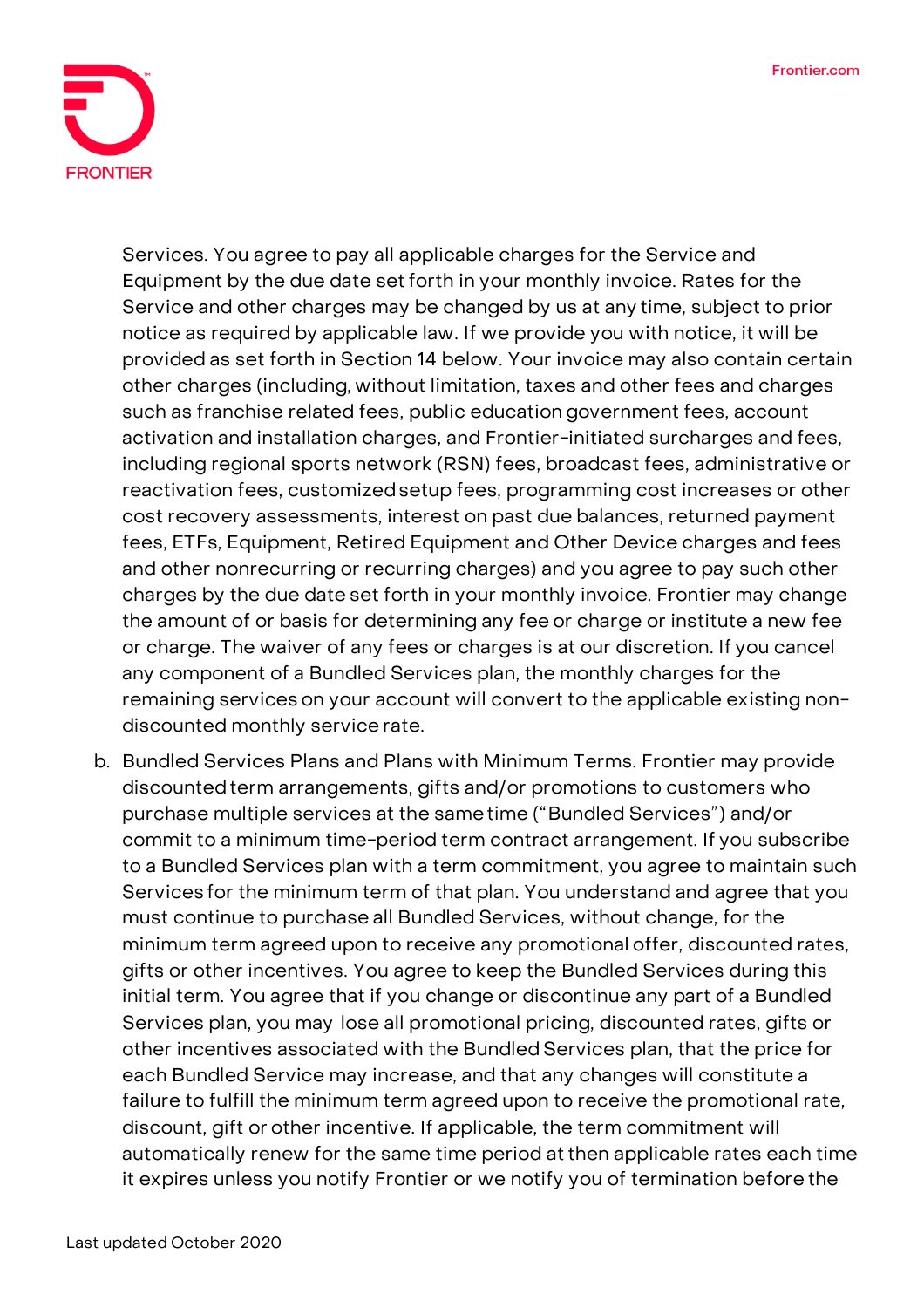

term commitment period ends. At the end of your term commitment, promotional and other discounts may no longer apply and different Service, Equipment and Other Devices charges may apply going forward.

- c. Third-Party Charges. You acknowledge and agree that you may incur charges with third parties that are separate and apart from the Service fees charged by us. These may include charges resulting from accessing on-line services or purchasing products and services through interactive options available through the Service. You are solely responsible for all charges payable to third parties, includingall applicable taxes. In addition, you are solely responsible for protecting the security of credit cardand other personal information provided to others in connection with such transactions.
- d. Late Payment and Fees. Payment in full is due no later than the due date indicated on your bill. If we do not receive your full and complete payment by the due date, as permitted by applicable law, we may immediately suspend or terminate your Service and charge you a late fee on the unpaid balance. **We may report information about your Service account, including unpaid balances, to credit bureaus. Late payments, missed payments or other defaults on your account may be reflected in your credit report.** We may also charge you a reactivation fee or decline to reinstate Service if Service is suspended or terminated. In the event we utilize a collection agency or resort to legal action to recover an unpaid balance, you agree to reimburse us for all expenses incurred to recover such unpaid balance, including reasonable attorneys' fees and costs. You expressly authorize, and specifically consent to allowing, Frontier and/or its outside collection agencies, outside counsel, or other agents to contact you in connection with any and all matters relating to unpaid past due chargesbilled by Frontier to you. You agree that, for attempts to collect unpaid past due charges, such contact may be made to any mailing address, telephone number, cellular phone number, email address, or any other electronic address that you have provided, or may in the future provide, to Frontier.
- e. Customer Deposits. We may require that you provide us with a refundable deposit("Customer Deposit") prior to or upon the activation or reactivation of the Service. We may also requirean additional Customer Deposit after activation of the Service if you fail to pay any amounts whendue hereunder or seek to upgrade your Service. We may apply Customer Deposit against any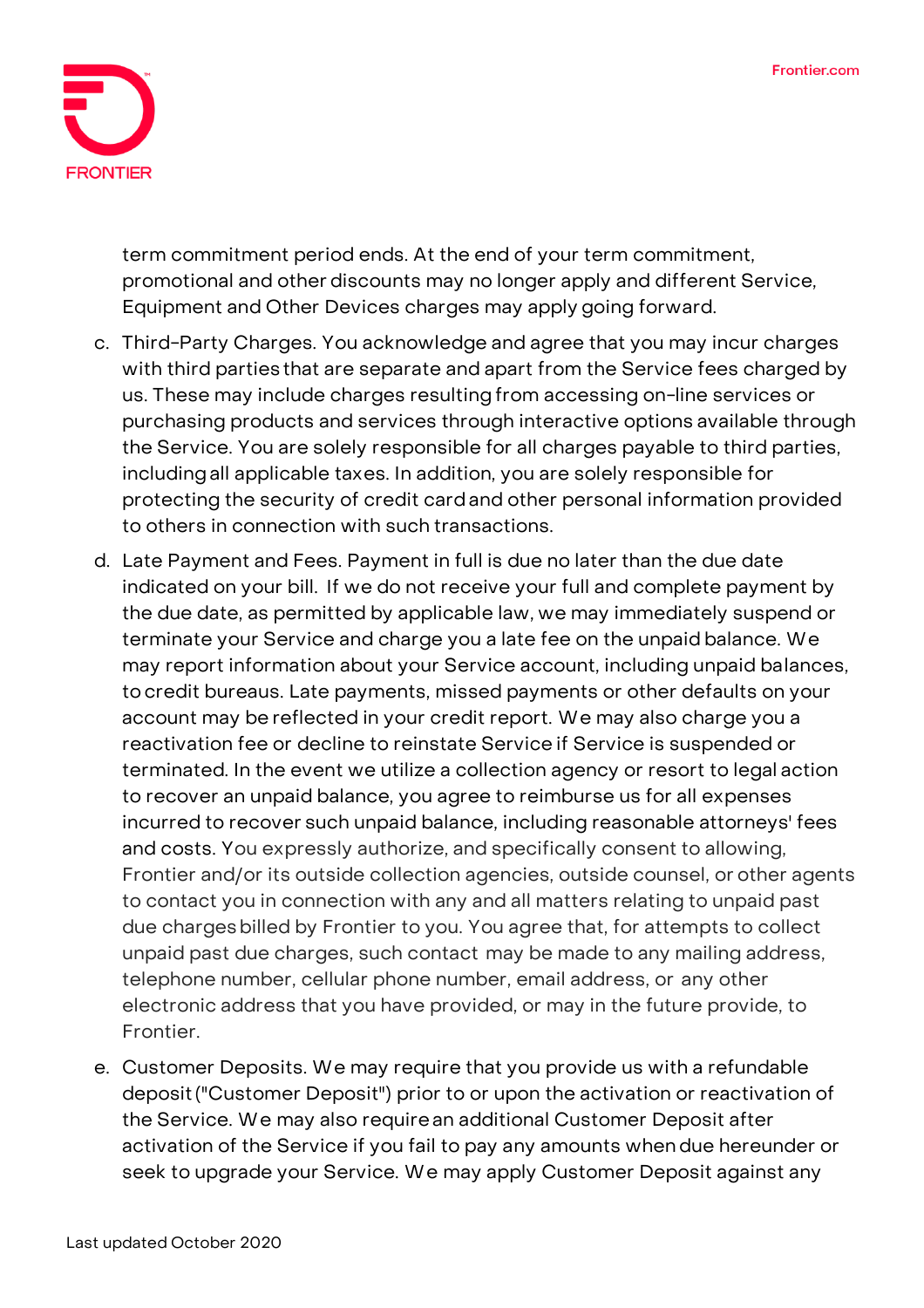

unpaid amounts at any time. Following termination of Service, we shall return a sum equal to the Customer Deposit, without interest unless otherwise required by law, minus any amounts due on your account including, without limitation, any amounts owed to us for unreturned or damaged Equipment.

- f. Questions About Your Monthly Invoice. Subject to applicable law, if you intend to dispute a charge on your bill, you must contact us within 60 days of the date you receive the bill in question. **UNDISPUTED PORTIONS OF YOUR BILLING STATEMENT MUST BE PAID BY THE DUE DATE TO AVOID A LATE FEE AND POSSIBLE SUSPENSION OR TERMINATION OF THE SERVICE.**
- g. Payments. Except as otherwise permitted under applicable law, you agree that you will pay yourbill by check, credit or debit card, electronic funds transfer payments or such other payment method as we may designate. If you have authorized payment by credit or debit card or by debiting a bank account, no additional notice or consent is required before we invoice the credit or debit card or debit thebank account for all amounts due to us for any reason. You agree Frontier may charge you a convenience fee associated with a customer service representative processing your payment. The outstanding balance is due in full each month. If any bank or other financial institution refuses to honor any payment, draft or instrument submitted for payment to your account, we may charge you a fee in accordance with applicable law. Based on your election and subject to our approval, Frontier or its agent will bill you directly, or bill your charge card or local Frontier telephone bill (where available). **IF YOU ELECT TO BE BILLED ON YOUR FRONTIER TELEPHONE BILL, BY USING THE SERVICES YOU AGREE TO HAVE ALL SERVICE CHARGES INCLUDED ON YOUR TELEPHONE BILL. IF YOU SUBSCRIBE TO BUNDLED SERVICES PLAN, THEN ALL OF THE BUNDLED SERVICES MUST BE BILLED ON YOUR FRONTIER TELEPHONE BILL.**
- h. Consents Regarding Credit. We may evaluate your credit history before modifying or providingyou Service. In order to establish an account with us and/or obtain or modify the Service, you hereby authorize us to obtain a report from a consumer credit agency and to exchange information withothers in connection with determining your creditworthiness. If you are delinquent in any payment to us, you also authorize us to report any late payment or nonpayment to consumer credit reporting agencies.
- i. Special Arrangements. Some customers may receive the Services through a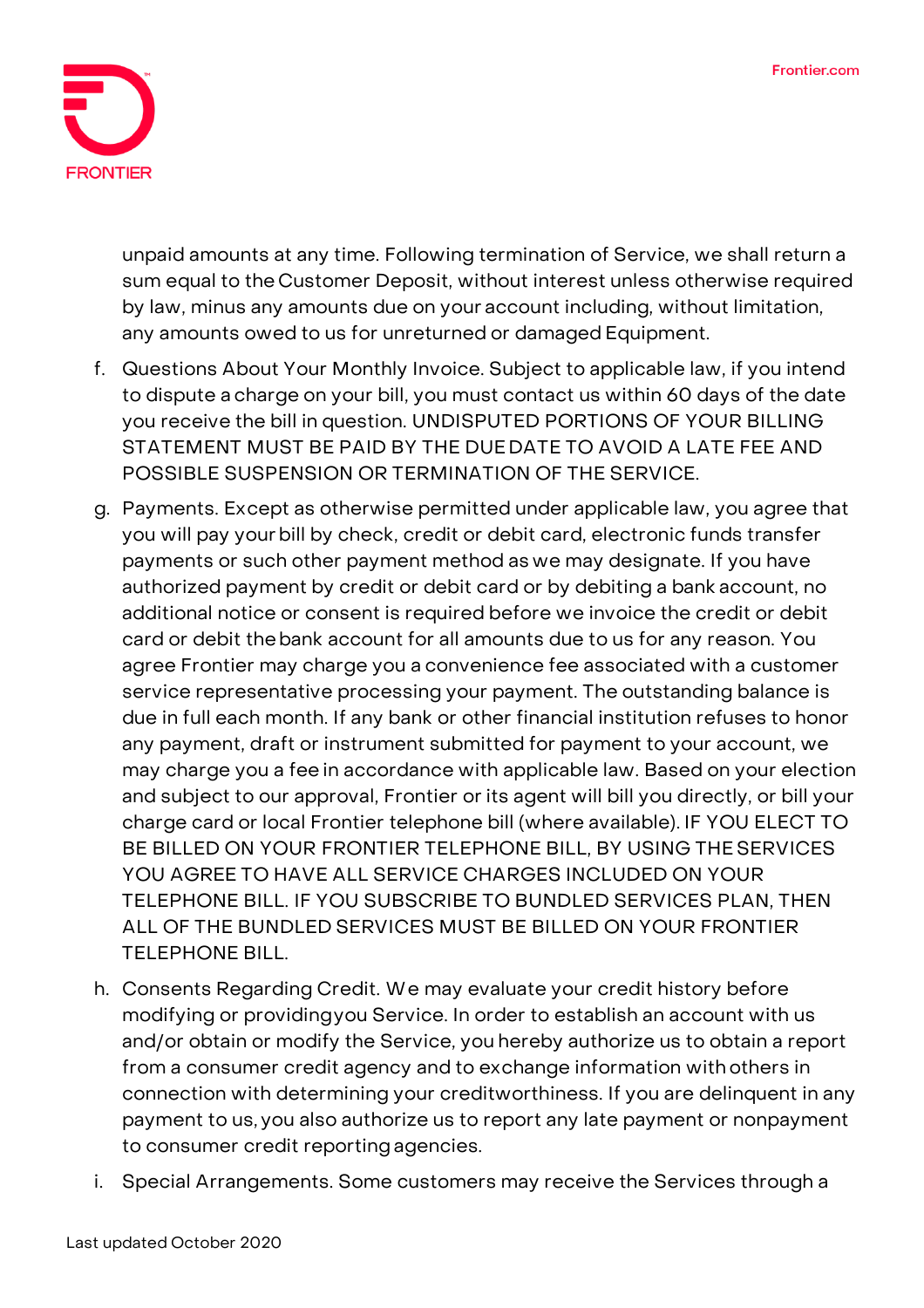

special arrangement with their property owner, property manager or association. If you have such an arrangement, this Agreement shall apply to the Services, except that Frontier may not directly charge you for theServices (including Equipment) provided to you as part of the special arrangement. You will be responsible for fees and charges associated with additional Service orders. You may also have an additional agreement or contract with your property owner, property manager or association that covers any special arrangement. Any such additional agreement or contract is outside the terms of thisAgreement and Frontier is not responsible for nor bound by the terms of any agreement you may have with your property owner, property manager or association.

j. Refunds. You authorize Frontier to use outside payment processing agencies or other companies for purposes of paying any refund owed to you. You agree that we or the outside payment processing agency or other company that is responsible for your refund may determine in our or, if applicable, their sole and absolute discretion the form of any refund that we issue to you under this Agreement, and such form may include a credit on your next statement, a check, or a prepaid debit card.

## **12. WARRANTIES AND LIMITATION OF LIABILITY.**

a. Service Limitation and Interruptions. Some Programming may not be available in certain areas due to legal, regulatory, and contractual prohibitions, including restrictions of the Federal Communications Commission, sports blackouts or Programming expiration, termination or discontinuation. In addition, the Service may be interrupted from time to time for a variety of reasons, and Frontier does not represent or warrant that the Service or the Equipment, or any Other Devices, will be available or perform in a manner that meets your needs. You acknowledge and understand that the Services will not function in the event of a network interruption. Frontier will not be liable for any inconvenience, loss, liability or damage resulting from any preemption, loss, blackout, expiration, termination or discontinuation of Programming or content availability or interruption of the Service, directly orindirectly caused by Frontier, you or third parties or resulting from any circumstances, including, but not limited to, causes attributable to you or your property, inability to obtain access to the Premises, failure of a communications satellite or our network, inability to access or interruptions in accessing Programming, loss of use of poles or other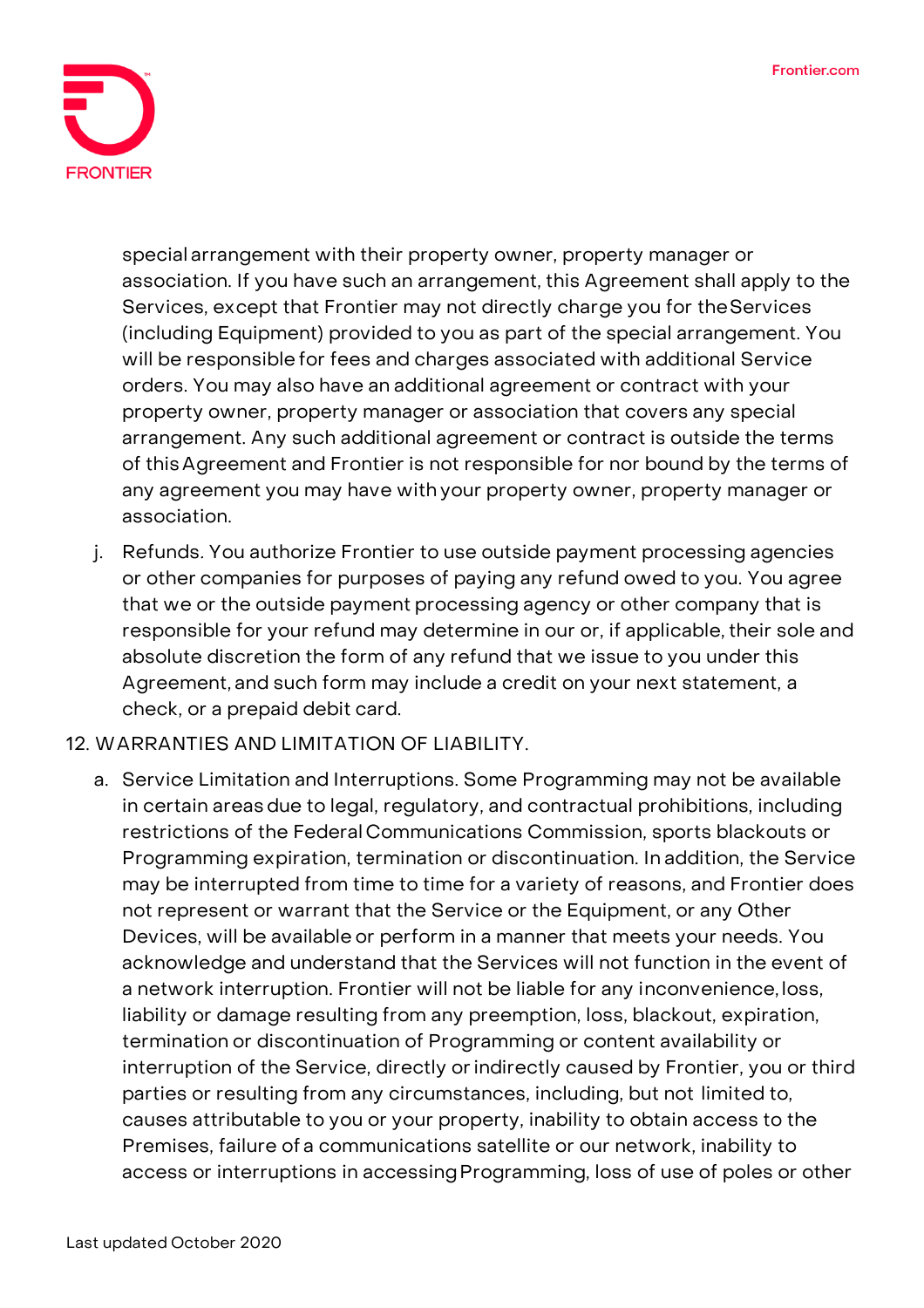

utility facilities, strike, labor dispute, riot or insurrection, war, explosion, act of terrorism, malicious mischief, fire, flood or other acts of God, failure or reduction of power, or any court order, law, act or order of government restricting or prohibiting the operation or delivery of the Service. Frontier reserves the right to refuse refunds, offsets and credit allowances for interruptionsof Service. Frontier also reserves the right to modify or discontinue, temporarily or permanently, at any time and from time to time, the Services (or any function or feature of the Services or any part thereof) without liability.

- **b. YOU ACKNOWLEDGE AND AGREE THAT THE SERVICE SUPPLIED HEREUNDER IS PROVIDED ON AN "AS IS" OR "AS AVAILABLE" BASIS, WITH ALL FAULTS. EXCEPT AS OTHERWISE SPECIFICALLY SET FORTH IN THIS AGREEMENT AND AS OTHERWISE SPECIFICALLY SET FORTH IN ANY MANUFACTURER WARRANTY FOR ANY EQUIPMENT PROVIDED BY FRONTIER (BUT ONLY IF SUCH WARRANTY IS INCLUDED WITH SUCH EQUIPMENT), FRONTIER (AND ITS OFFICERS, EMPLOYEES, PARENT, SUBSIDIARIES, AND AFFILIATES) (COLLECTIVELY THE "FRONTIER PARTIES"), ITS THIRD PARTY LICENSORS, PROVIDERS AND SUPPLIERS, DISCLAIM ANY AND ALL WARRANTIES AND CONDITIONS FOR THE SERVICE, WHETHER EXPRESS OR IMPLIED, INCLUDING BUT NOT LIMITED TO THE IMPLIED WARRANTIES OF MERCHANTABILITY AND FITNESS FOR A PARTICULAR PURPOSE, ACCURACY, NON-INFRINGEMENT, NON-INTERFERENCE, TITLE, COMPATIBILITY OF COMPUTER SYSTEMS, COMPATIBILITY OF SOFTWARE PROGRAMS, INTEGRATION, AND THOSE ARISING FROM COURSE OF DEALING, COURSE OF TRADE, OR ARISING UNDER STATUTE. ALSO, THERE IS NO WARRANTY OF WORKMANLIKE EFFORT OR LACK OF NEGLIGENCE. NO ADVICE OR INFORMATION GIVEN BY FRONTIER OR ITS REPRESENTATIVES SHALL CREATE A WARRANTY WITH RESPECT TO ADVICE PROVIDED.**
- **c. FRONTIER DOES NOT WARRANT OR GUARANTEE THAT SERVICE CAN BE PROVISIONED TO YOUR LOCATION, OR THAT PROVISIONING WILL OCCUR ACCORDING TO A SPECIFIED SCHEDULE, EVEN IF FRONTIER HAS ACCEPTED YOUR ORDER FOR SERVICE. THE PROVISIONING OF SERVICE IS SUBJECT TO NETWORK AVAILABILITY, CIRCUIT AVAILABILITY, LOOP LENGTH, THE CONDITION OF YOUR LINE AND WIRING TO AND INSIDE YOUR**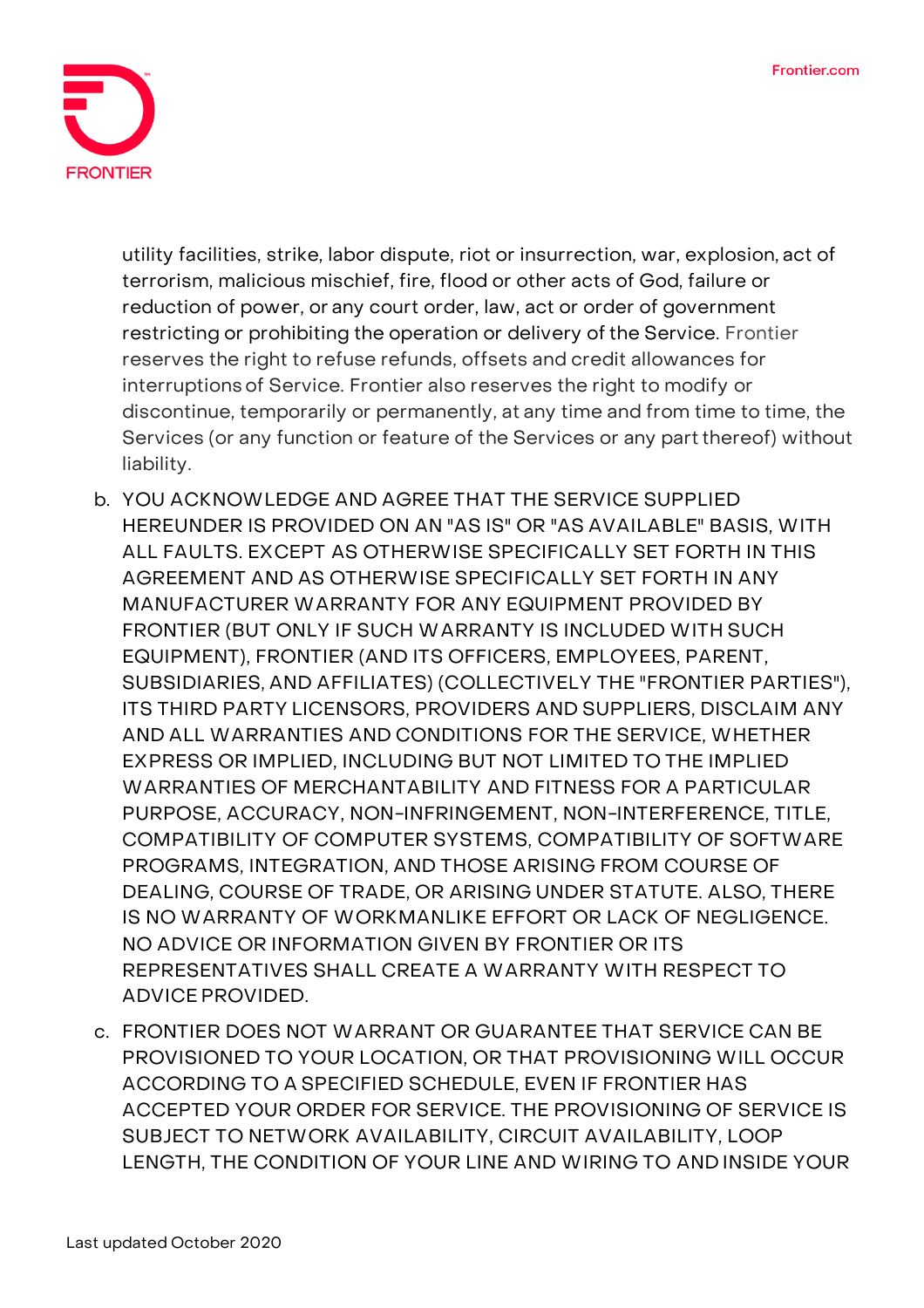

**LOCATION, AMONG OTHER FACTORS. IN THE EVENT SERVICE IS NOT PROVISIONED FOR ANY REASON, FRONTIER SHALL NOT HAVE ANY DUTIES OR OBLIGATIONS UNDER THIS AGREEMENT.**

- **d. FRONTIER DOES NOT WARRANT THAT THE SERVICE OR EQUIPMENT PROVIDED BY FRONTIER WILL PERFORM AT A PARTICULAR SPEED, BANDWIDTH OR DATA THROUGHPUT RATE, OR WILL BE UNINTERRUPTED, ERROR-FREE, SECURE, OR FREE OF VIRUSES, WORMS, DISABLING CODE OR CONDITIONS, OR THE LIKE. FRONTIER SHALL NOT BE LIABLE FOR LOSS OF YOUR ON DEMAND SERVICES, PROGRAMMING, INFORMATION DATA, OR IF CHANGES IN OPERATION, PROCEDURES, OR SERVICES REQUIRE MODIFICATION OR ALTERATION OF YOUR EQUIPMENT, RENDER THE SAME INACCESSIBLE, OBSOLETE OR OTHERWISE AFFECT ITS PERFORMANCE.**
- **e. IN NO EVENT SHALL THE FRONTIER PARTIES OR FRONTIER'S THIRD PARTY LICENSORS, PROVIDERS OR SUPPLIERS BE LIABLE FOR: (A) ANY INDIRECT, PUNITIVE, SPECIAL, CONSEQUENTIAL OR INCIDENTAL DAMAGES, INCLUDING WITHOUT LIMITATION, LOST PROFITS OR LOSS OF REVENUE, LOSS OF PROGRAMS OR INFORMATION OR DAMAGE TO DATA ARISING OUT OF THE USE, PARTIAL USE OR INABILITY TO USE THE SERVICE, OR RELIANCE ON OR PERFORMANCE OF THE SERVICE, REGARDLESS OF THE TYPE OF CLAIM OR THE NATURE OF THE CAUSE OF ACTION, INCLUDING WITHOUT LIMITATION, THOSE ARISING UNDER CONTRACT, TORT, NEGLIGENCE OR STRICT LIABILITY, EVEN IF FRONTIER HAS BEEN ADVISED OF THE POSSIBILITY OF SUCH CLAIM OR DAMAGES, OR (B) ANY CLAIMS AGAINST YOU BY ANY OTHER PARTY.**
- **f. THE LIABILITY OF THE FRONTIER PARTIES, OR (SUBJECT TO ANY DIFFERENT LIMITATIONS OF LIABILITY IN THIRD PARTY END USER LICENSE OR OTHER AGREEMENTS) OUR THIRD PARTY LICENSORS, PROVIDERS OR SUPPLIERS, FOR ALL CATEGORIES OF DAMAGES SHALL NOT EXCEED A PRO RATA CREDIT FOR THE MONTHLY FEES (EXCLUDING ALL NONRECURRING CHARGES, REGULATORY FEES, SURCHARGES, FEES AND TAXES) YOU HAVE PAID TO FRONTIER FOR THE SERVICE DURING THE NINETY (90) DAY PERIOD PRIOR TO WHEN SUCH CLAIM AROSE, WHICH SHALL BE YOUR SOLE AND EXCLUSIVE REMEDY REGARDLESS OF THE TYPE OF CLAIM OR NATURE OF THE CAUSE OF ACTION. THE FOREGOING LIMITATIONS SHALL APPLY TO THE FULL EXTENT PERMITTED BY LAW, AND ARE NOT INTENDED TO ASSERT**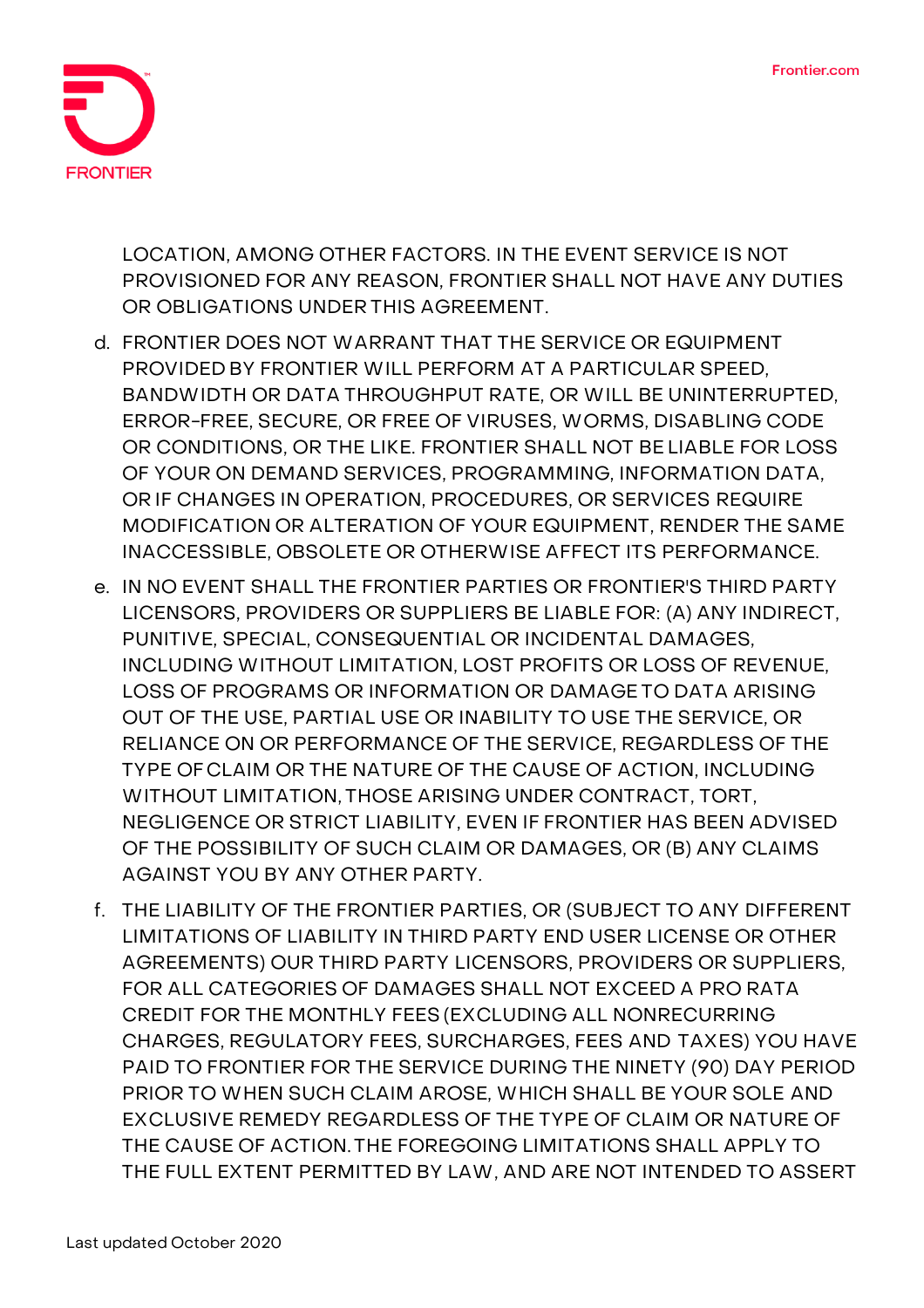

**ANY LIMITATIONS OR DEFENSES WHICH ARE PROHIBITED BY LAW.**

- **g. ALL LIMITATIONS AND DISCLAIMERS STATED IN THIS SECTION 12 ALSO APPLY TO FRONTIER'S THIRD PARTY LICENSORS, PROVIDERS AND SUPPLIERS, AS THIRD PARTY BENEFICIARIES OF THIS AGREEMENT.**
- **h. THE REMEDIES EXPRESSLY SET FORTH IN THIS AGREEMENT ARE YOUR SOLE AND EXCLUSIVE REMEDIES. YOU MAY HAVE ADDITIONAL RIGHTS UNDER CERTAIN LAWS (SUCH AS CONSUMER LAWS), WHICH DO NOT ALLOW THE EXCLUSION OF IMPLIED WARRANTIES, OR THE EXCLUSION OR LIMITATION OF CERTAIN DAMAGES. IF THESE LAWS APPLY, OUR EXCLUSIONS OR LIMITATIONS MAY NOT APPLY TO YOU.**

### **13. INDEMNIFICATION.**

You agree to defend, indemnify and hold harmless the Frontier Parties from and against all liabilities, costs and expenses, including reasonable attorneys' and experts' fees, related to or arising from your use of the Service (or the use of your Service by anyone else), (a) in violation of applicable laws, regulations or this Agreement; (b) in any manner that harms any person or results in the personal injury or deathof any person or in damage to or loss of any tangible or intangible (including data) property; or (d) claimsfor infringement of any intellectual property rights arising from or in connection with use of theService.

#### **14. NOTICES.**

- a. Unless otherwise specified in this Agreement, notices to you may be made via email, regular mail, posting online at Frontier.com/terms, recorded announcements, or messages, bill message, bill insert, newspaper ad, postcard, letter or call to your billed telephone number or any other landline or wireless telephone number you have provided to Frontier. In addition, Frontier may also provide notices or changes to these terms or other matters by displaying notices on your TV, including the Message Center located in the interactive media guide. It is your responsibility to check for such notices. If you send us an email, you agree that the User ID and/oralias contained in the email is legally sufficient to verify you as the sender and the authenticity of the communication.
- b. Notices required under this Agreement by you must be provided to Frontier at:

ATTENTION: CUSTOMER SERVICE Frontier Communications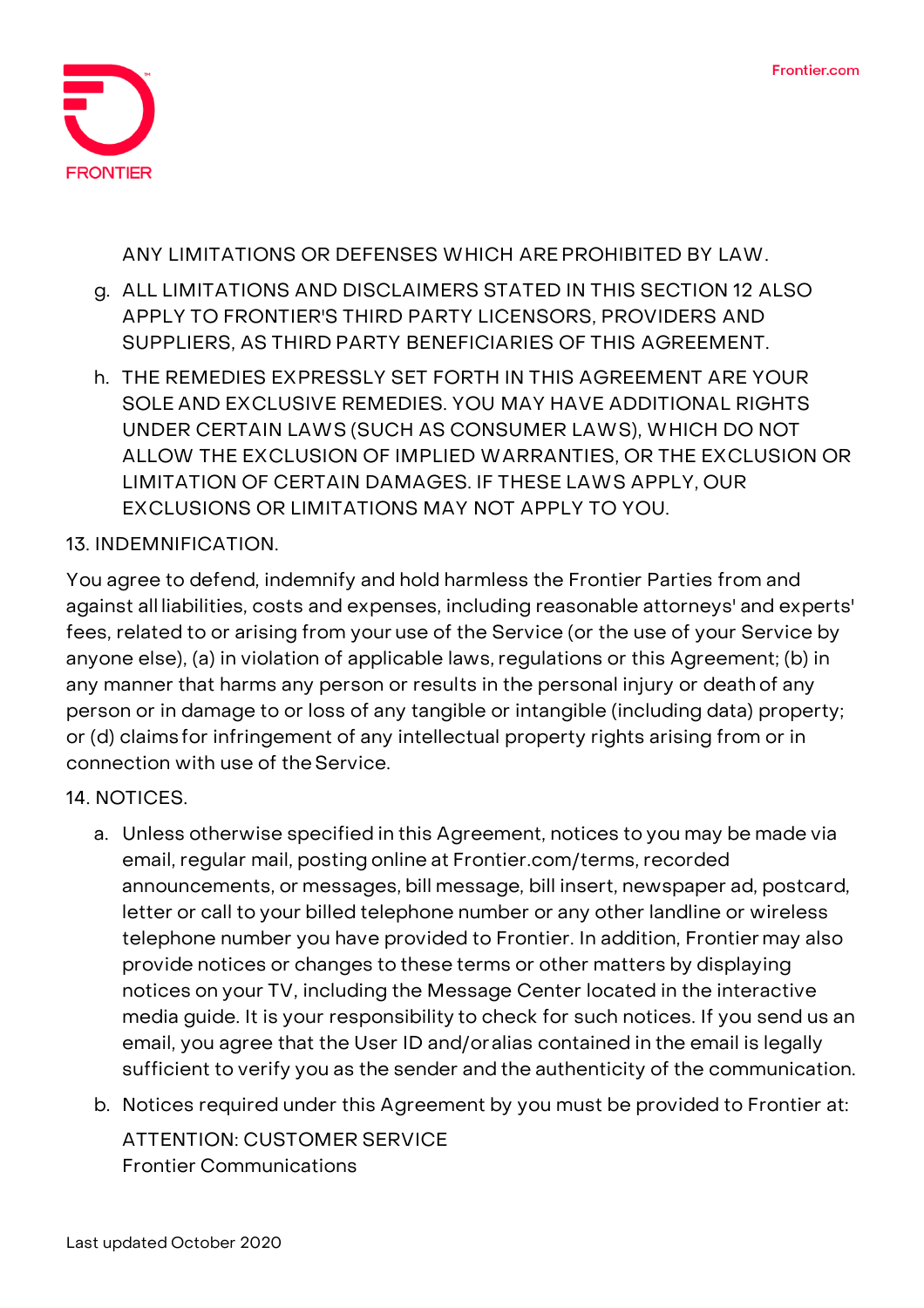

P.O. Box 5166 Tampa, FL 33675 With a copy to: Frontier Communications Legal Department 401 Merritt 7 Norwalk, CT 06851

Notice by you to Frontier shall be deemed given upon receipt by Frontier.

**15. DISPUTE RESOLUTION WITH FRONTIER BY BINDING ARBITRATION.**

**\*\*\*PLEASE READ THIS CAREFULLY. IT AFFECTS YOUR RIGHTS \*\*\***

Frontier encourages you to contact our Customer Service department if you have concerns or complaints about your Service or Frontier. Generally, customer complaints can be satisfactorily resolved in this way. In the unlikely event that you are not able to resolve your concerns through our Customer Service department, you and Frontier each agree to resolve all disputes through binding arbitration or a small claims court rather than lawsuits in courts of general jurisdiction, jury trials, or class actions. Arbitration is more informal than a lawsuit. Arbitration uses a neutral arbitrator instead of a judge or jury, allows for more limited discovery than in court, and is subject to very limited review by courts. Arbitrators can award the same damages and individual relief affecting individual parties that a court can award, including an award of attorneys' fees if the law allows. For any non-frivolous claim that does not exceed \$75,000, Frontier will pay all costs of the arbitration. Moreover, in arbitration you are entitled to recover attorneys' fees from Frontier for your own dispute to the same extent as you would be in court. In addition, under certain circumstances (as explained below), Frontier will pay you more than the amount of the arbitrator's award if the arbitrator awards you an amount that is greater than what Frontier has offered you to settle the dispute.

**Arbitration Agreement:**

a. You and Frontier agree to arbitrate **all disputes and claims** between us related to or associated with the Service. This agreement to arbitrate is intended to be broadly interpreted. It includes, but is not limited to, all claims arising out of or relating to any aspect of our relationship, whether based in contract, tort, statute, fraud, misrepresentation or any other legal theory, that arose either before or during this or any prior Agreement, or that may arise after termination of this Agreement. It also includes claims that currently are the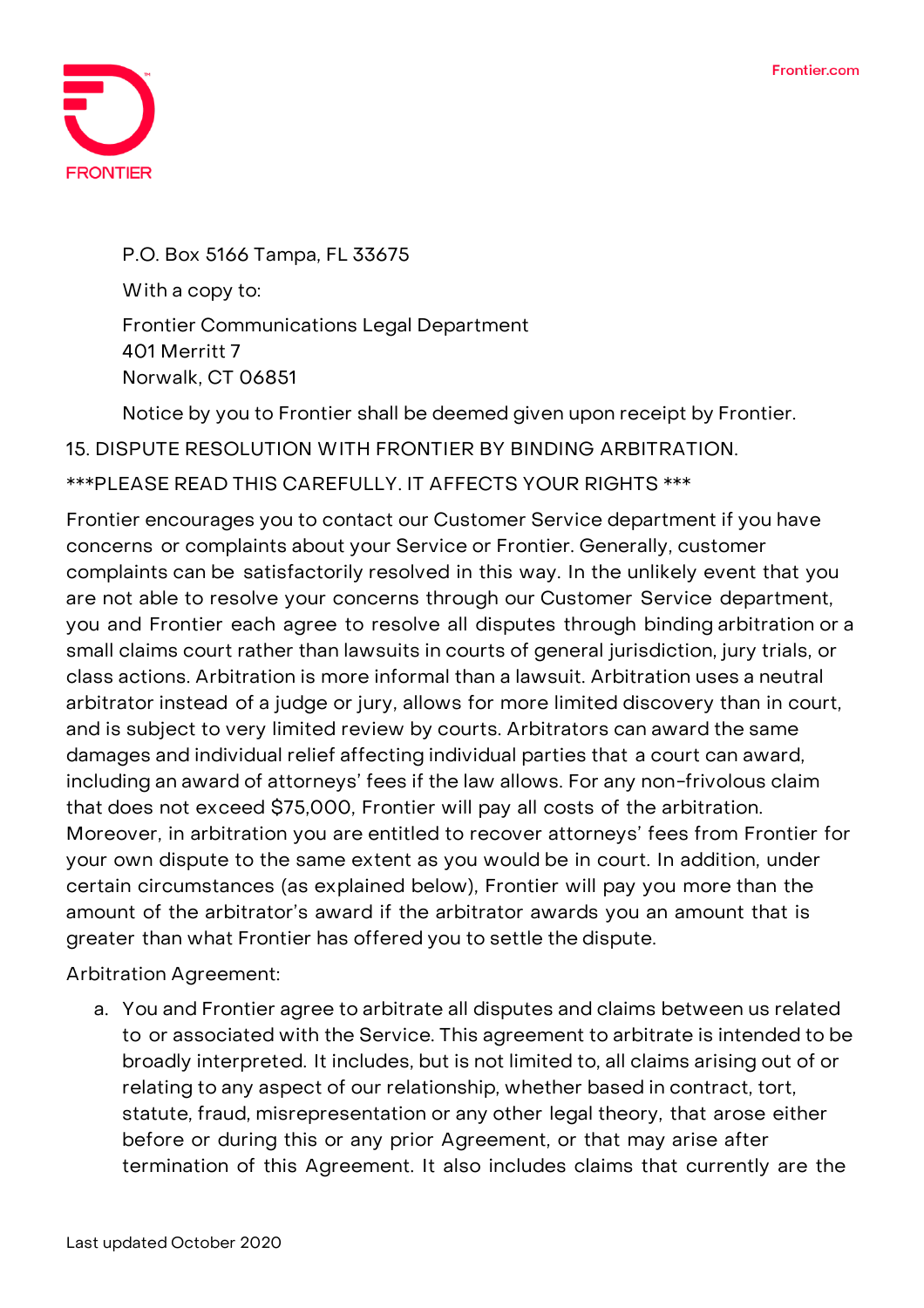

subject of class action or purported class action litigation in which you are not a member of a certified class. References to "Frontier," "you," and "us" include our respective subsidiaries, affiliates, agents, employees, predecessors in interest, successors, and assigns, as well as all authorized or unauthorized users or beneficiaries of Frontier Services under this or prior Agreements between us.

Notwithstanding the foregoing agreement, Frontier agrees that it will not use arbitration to initiate debt collection against you except in response to claims you have made in arbitration. In addition, by agreeing to resolve disputes through arbitration, **you and Frontier each agree to unconditionally waive the right to a trial by jury or to participate in a class action, representative proceeding, or private attorney general action.** Instead of arbitration, either party may bring an individual action in a small claims court for disputes or claims that are within the scope of the small claims court's authority. In addition, you may bring any issues to the attention of federal, state, or local agencies, including, for example, the Federal Communications Commission. Such agencies can, if the law allows, seek relief against us on your behalf.

This Agreement evidences a transaction in interstate commerce, and thus the Federal Arbitration Act governs the interpretation and enforcement of this provision, even after the Agreement is terminated.

- b. A party who intends to seek arbitration must first send to the other, by certified mail, a written Notice of Dispute ("Notice"). The Notice to Frontier should be addressed to: Frontier Communications, Legal Department, 401 Merritt 7, Norwalk, CT 06851 ("Notice Address"). The Notice must (1) describe the nature and basis of the claim or dispute, and (2) set forth the specific relief sought ("Demand"). If Frontier and you do not reach an agreement to resolve the claim within 30 days after the Notice is received, you or Frontier may commence an arbitration proceeding. During the arbitration, the amount of any settlement offer made by Frontier or you shall not be disclosed to the arbitrator until after the arbitrator determines the amount, if any, to which you or Frontier is entitled.
- c. The arbitration will be governed by the Consumer Arbitration Rules ("AAA Rules") of the American Arbitration Association ("AAA"), as modified by the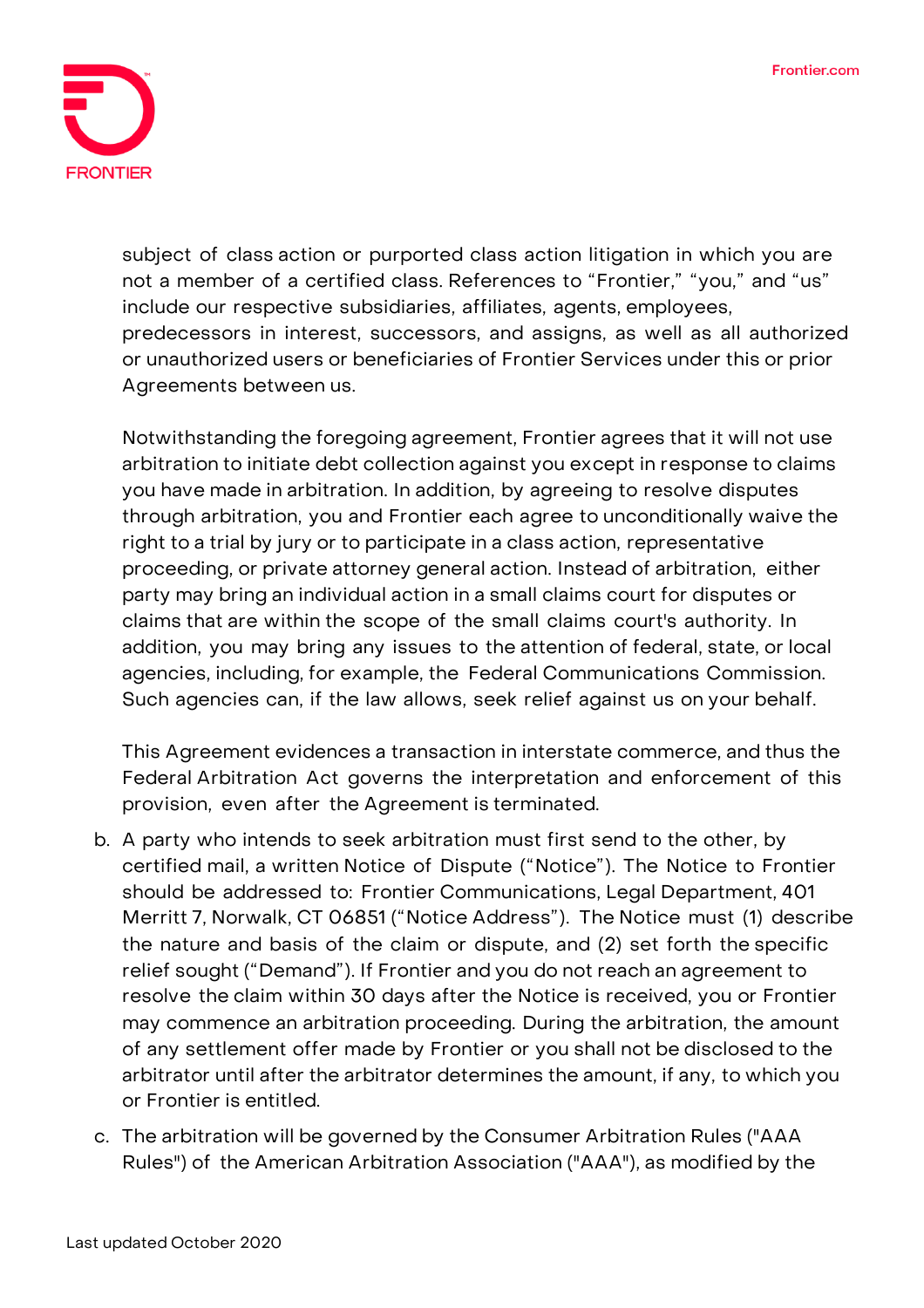

terms of this Agreement, and will be administered by the AAA. Procedure, rule and fee information is available from the AAA online at [http://www.adr.org,](http://www.adr.org/) by calling the AAA at 1.800.778.7879, or by calling Frontier at 1.877.462.7320, option 3. The arbitrator is bound by the terms of this Agreement. All issues are for the arbitrator to decide, except that issues relating to the scope and enforceability of the arbitration provision, including the scope, interpretation, and enforceability of section (f) below, are for a court to decide. If your claim is for \$25,000 or less, you may choose whether the arbitration will be conducted solely on the basis of documents submitted to the arbitrator, through a telephonic hearing, or by an in-person hearing as established by the AAA Rules. If your claim exceeds \$25,000, the right to a hearing will be determined by the AAA Rules. Unless Frontier and you agree otherwise, any in-person hearings will take place at a location that the AAA selects in the state of your primary residence unless you and Frontier agree otherwise. Regardless of the manner in which the arbitration is conducted, the arbitrator shall issue a reasoned written decision sufficient to explain the essential findings and conclusions on which the award is based.

Frontier agrees to pay your AAA filing, administration, and arbitrator fees ("AAA fees") for claims for damages of up to \$75,000 and for claims for nonmonetary relief up to the value of \$75,000, as measured from either your or Frontier's perspective (but excluding attorneys' fees and expenses). After Frontier receives notice that you have commenced arbitration, it will promptly reimburse you for your payment of the filing fee, unless your claim is for greater than \$75,000. (The filing fee currently is \$200 but is subject to change by the AAA. If you are unable to pay this fee, Frontier will pay it directly upon receiving a written request.) In addition, Frontier will not pay your share of the AAA fees if the arbitrator finds that either your claim or the relief sought is frivolous or brought for an improper purpose, as measured by the standards of Federal Rule of Civil Procedure 11(b). In such case, the payment of AAA fees will be governed by the AAA Rules, and you agree to reimburse Frontier for all monies previously disbursed by it that are otherwise your obligation to pay under the AAA Rules. If you initiate an arbitration in which you seek relief valued at more than \$75,000 (excluding attorneys' fees and expenses), as measured from either your or Frontier's perspective, the payment of AAA fees will be governed by the AAA Rules.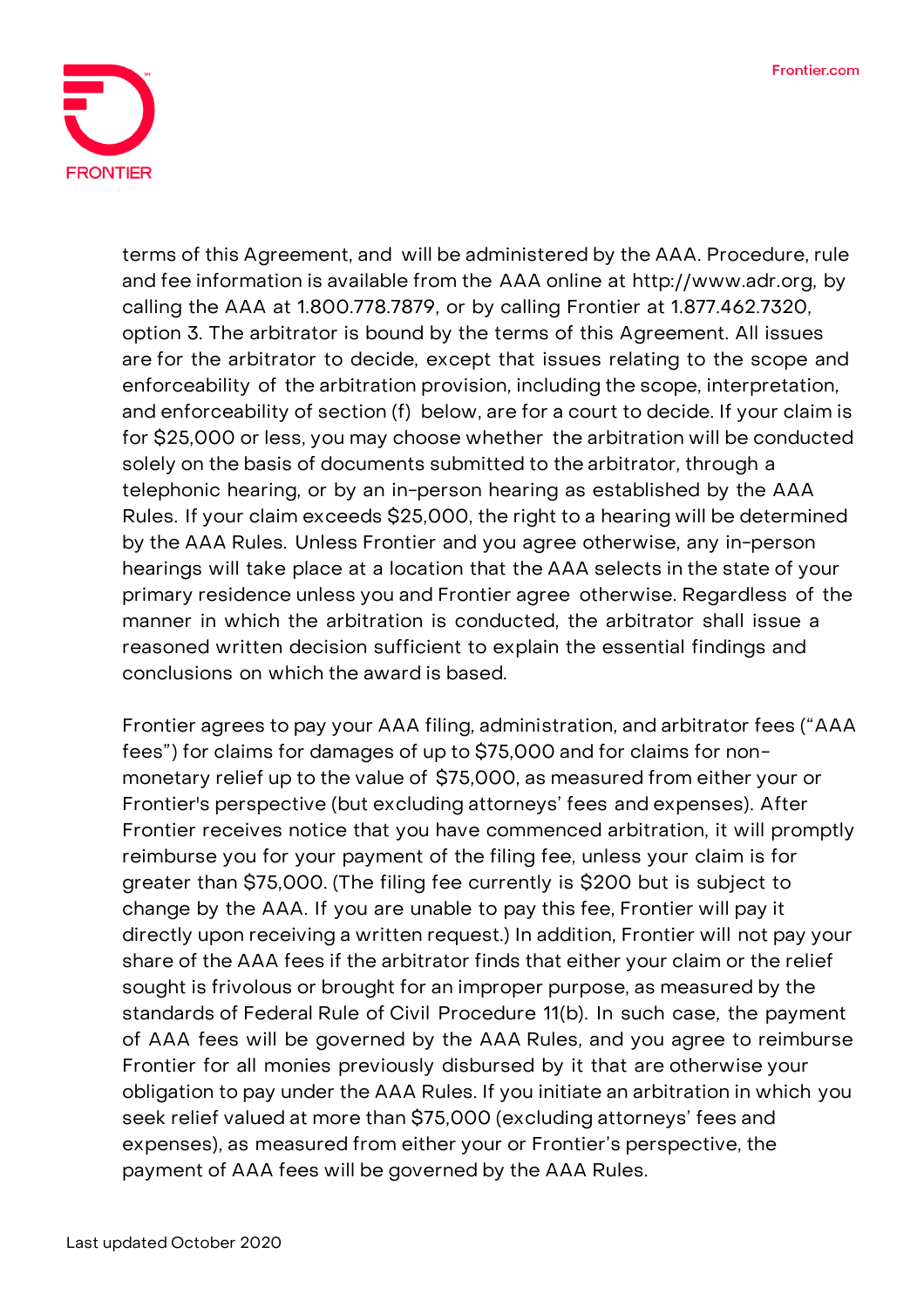

- d. If Frontier offers to settle your dispute prior to appointment of the arbitrator and you do not accept the offer, and the arbitrator awards you an amount of money that is more than Frontier's last written settlement offer, then Frontier will pay you the amount of the award or \$5,000 ("the alternative payment"), whichever is greater. If Frontier does not offer to settle your dispute prior to appointment of the arbitrator, and the arbitrator awards you any relief on the merits, then Frontier agrees to pay you the amount of the award or the alternative payment, whichever is greater. The arbitrator may make rulings and resolve disputes as to the payment and reimbursement of fees, expenses, and the alternative payment at any time during the proceeding and upon request from either party made within fourteen (14) days of the arbitrator's ruling on the merits.
- e. Although Frontier may have a right to an award of attorneys' fees and expenses if it prevails, Frontier agrees that it will not seek such an award.
- f. You and Frontier agree to seek, and further agree that the arbitrator may award, only such relief—whether in the form of damages, an injunction, or other non-monetary relief—as is necessary to resolve any individual injury that either you or Frontier have suffered or may suffer. In particular, if either you or Frontier seeks any nonmonetary relief, including injunctive or declaratory relief, the arbitrator may award relief on an individual basis only, and may not award relief that affects individuals or entities other than you or Frontier. YOU AND FRONTIER AGREE THAT WE EACH MAY BRING CLAIMS AGAINST THE OTHER ONLY IN AN INDIVIDUAL CAPACITY AND NOT AS A PLAINTIFF OR CLASS MEMBER IN ANY PURPORTED CLASS, REPRESENTATIVE, OR PRIVATE ATTORNEY GENERAL PROCEEDING. FURTHERMORE, UNLESS BOTH YOU AND FRONTIER AGREE OTHERWISE IN WRITING, THE ARBITRATOR MAY NOT CONSOLIDATE MORE THAN ONE PERSON'S CLAIMS, AND MAY NOT OTHERWISE PRESIDE OVER ANY FORM OF A CLASS, REPRESENTATIVE, OR PRIVATE ATTORNEY GENERAL PROCEEDING. If a court decides that applicable law precludes enforcement of any of this paragraph (f)'s limitations as to a particular claim for relief, then that claim (and only that claim) must be severed from the arbitration and may be brought in court. Further, an arbitrator's award and any judgment confirming it shall apply only to that specific case and cannot be used in any other case except to enforce the award itself.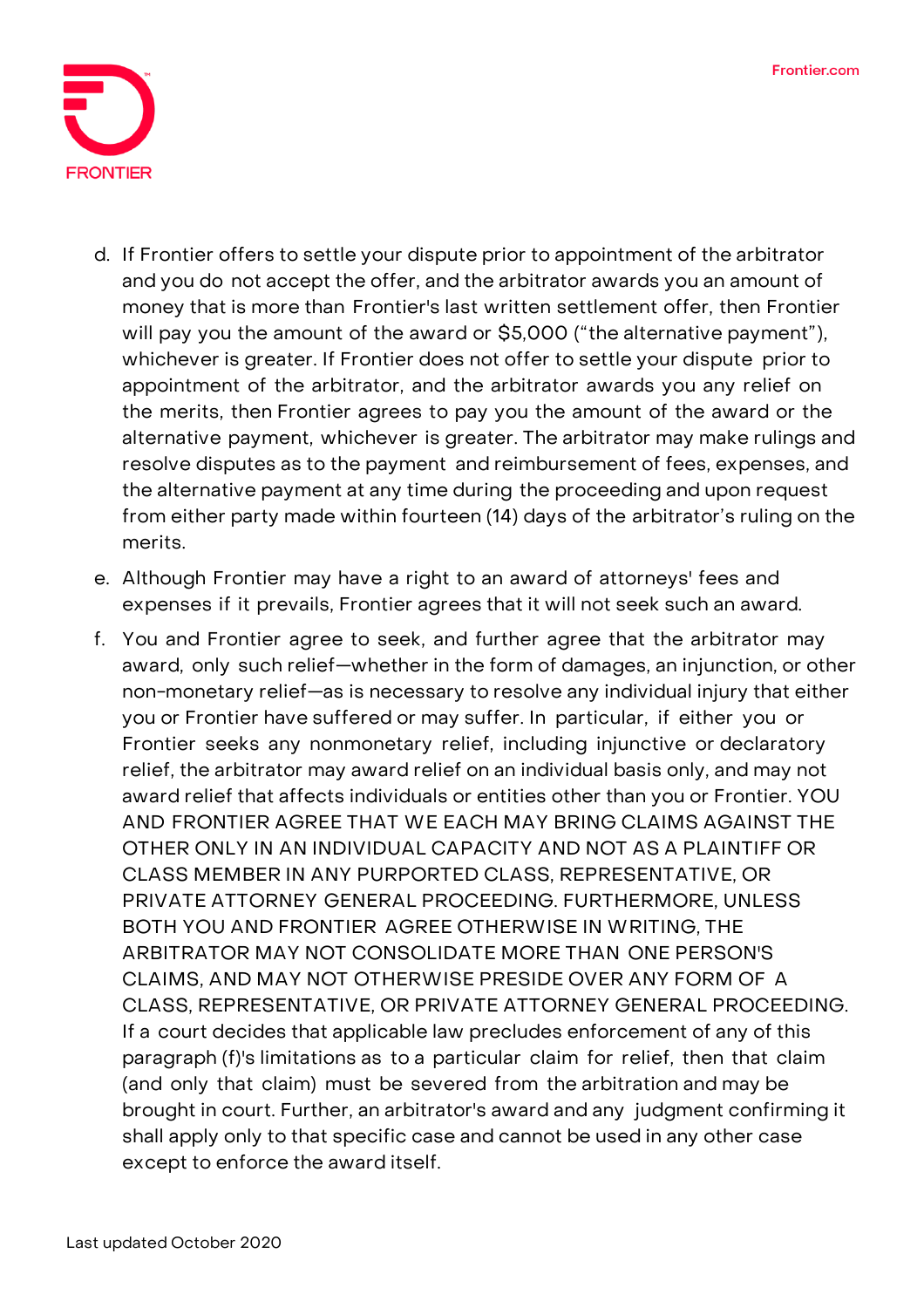

g. Notwithstanding any provision in this Agreement to the contrary, you and Frontier agree that if Frontier makes any change to this arbitration provision during the period of time that you are receiving Frontier services, you may reject that change by providing Frontier with written notice within 30 days of the change to the Notice Address provided in (b) above and require Frontier to adhere to the language in this provision. By rejecting any future change, you are agreeing that you will arbitrate any dispute between us in accordance with the language of this provision.

## **16. GENERAL PROVISIONS.**

- a. All obligations of the parties under this Agreement, which, by their nature, would continue beyond the termination of this Agreement, including without limitation, those relating to Warranties and Limitation of Liability, Indemnification and Dispute Resolution with Frontier by Binding Arbitration, shall survive such termination.
- b. Assignment. You may not assign or otherwise transfer this Agreement, or your rights or obligations under it, in whole or in part, to any other person. Any attempt to do so shall bevoid. Furthermore, you agree to notify us of any changes of ownership of, or occupancy in, the Premises immediately upon such transfer of ownership or change in occupancy. We may assign all or any part of this Agreement with or without notice and you agree to make all subsequent payments as directed.
- c. Applicable Law. Except as otherwise required by law, you and Frontier agree that the Federal Arbitration Act and the substantive laws of the state and local area in which your Premises is located, without reference to its principles of conflicts of laws, will be applied to govern, construe and enforce all of the rights and duties of the parties arising from or related in any way to the subject matter of this Agreement.
- d. As permitted under applicable laws and without limitation to other rights provided in this Agreement, you authorize Frontier to (a) disclose your account information, including your payment history and confidential information, to credit reporting agencies or private credit reporting associations, and (b) periodically obtain and use your credit report and other credit information from any source in connection with Frontier's offering of the Services and other services. You understand that if you fail to fulfill the terms of your obligations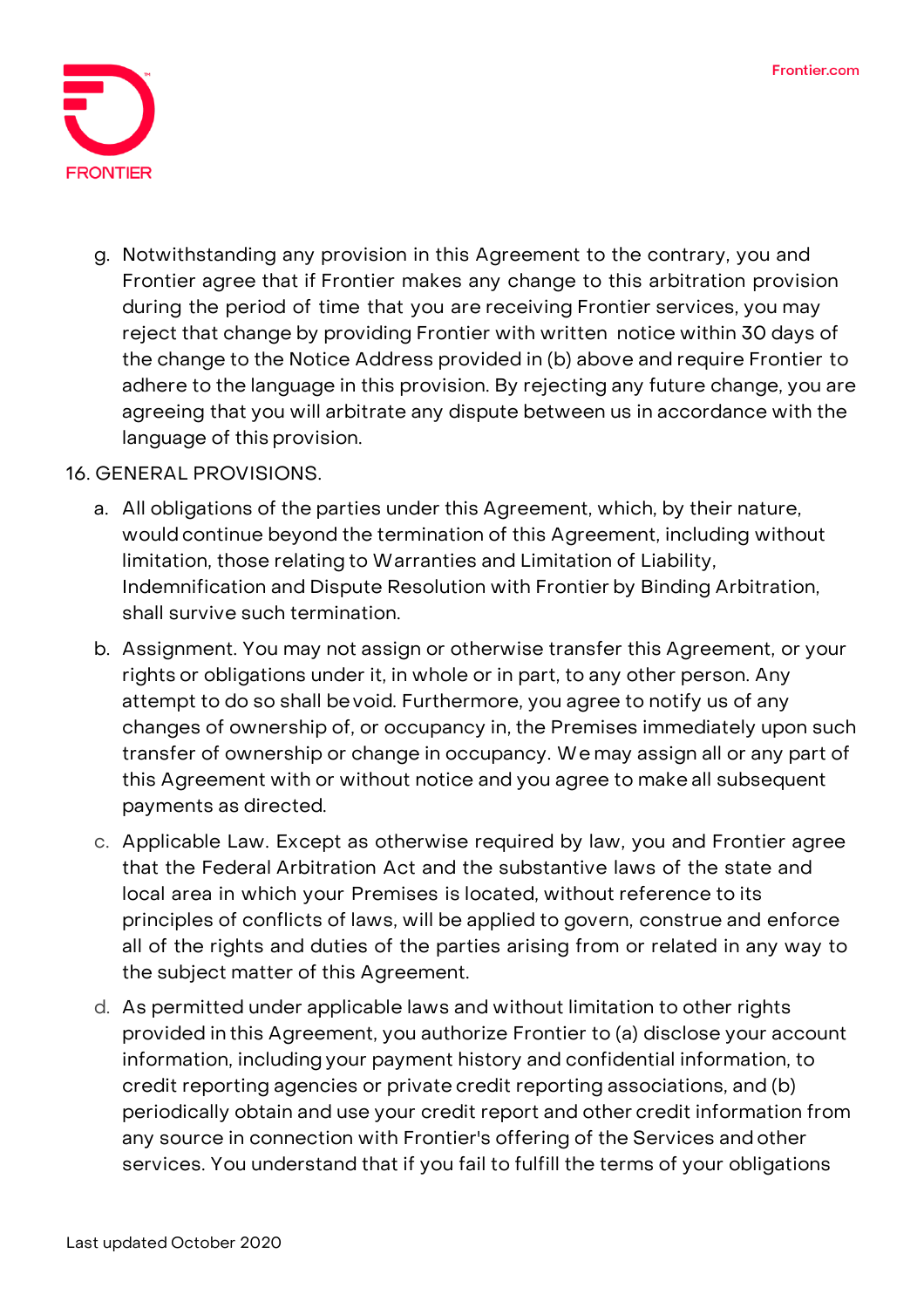

under this Agreement, Frontier may report your failure to a credit reporting agency.

- e. Frontier's failure at any time to insist upon strict compliance with any of the provisions ofthis Agreement shall not be construed to be a waiver of such terms in the future. Except wherethis Agreement specifically provides otherwise, if any provision of this Agreement is determinedto be invalid, illegal or unenforceable, the remaining provisions of this Agreement shall remain in full force and effect and the unenforceable portion shall be construed as nearly as possible to reflect the original intentions of the parties.
- f. This Agreement, including all Policies referred to herein, constitutes the entire agreement between you and Frontier with respect to the subject matter hereto and supersedes any andall prior or contemporaneous agreements whether written or oral. No changes by you to this Agreement shall be effective unless agreed to in a writing signed by an authorized person at Frontier.
- g. If any provision of this Agreement is found by a court or agency of competent jurisdiction tobe unenforceable, the parties nevertheless agree that the remaining provisions of these terms and conditions shall remain in full force and effect. The foregoing does not apply to theprohibition against class or representative actions that is part of the arbitration clause; if that provision is found to be unenforceable, the arbitration clause (but only the arbitration clause) shall benull and void.
- h. To the fullest extent permitted by law, you and Frontier agree that regardless of any statuteor law to the contrary, any claim or cause of action arising out of or related to use of the Serviceor this Agreement must be filed within one (1) year after such claim or cause of action arose or be forever barred.
- i. The section titles and paragraph headings in this Agreement are for convenience only and have no legal or contractual effect.

Last update: October 2020

## **EXHIBIT A - ON DEMAND SERVICES**

Frontier TV On Demand Services provide a viewing function for certain Frontier TV content and is includedas part of your Frontier TV Services. Your use of On Demand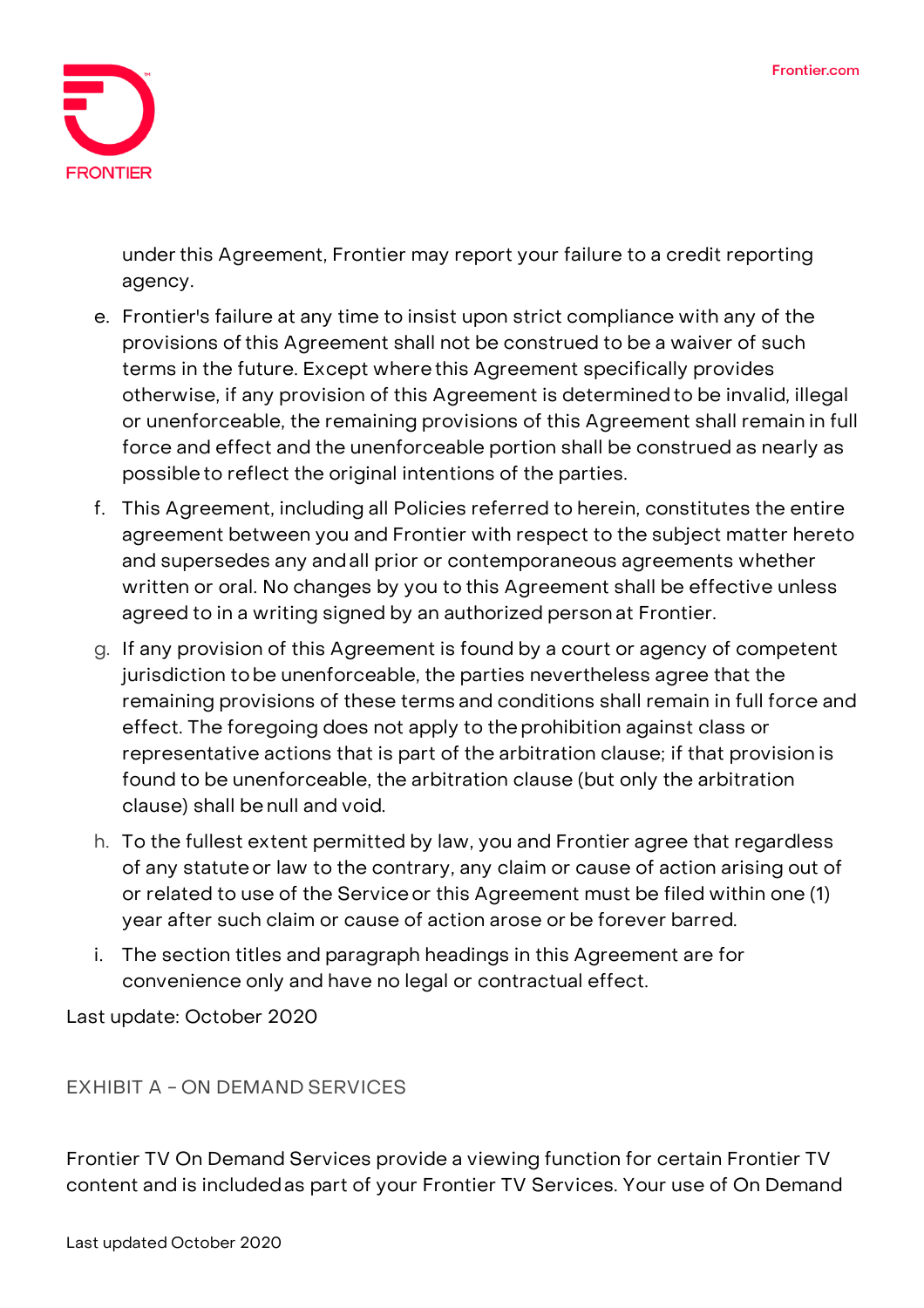

Services is conditional upon your continued adherence to the Frontier TV Terms of Service above and available at [frontier.com/terms.](https://frontier.com/corporate/terms)

**1. Definitions.**

Except as other provided in this Exhibit A, the definitions included in the Frontier TV Terms of Service apply to On Demand Services and are incorporated by reference.

"Content" shall mean video, audio, image or other files, data, or the collection of such, in digital or electronic form of any typeprovided through the Service, either rented or unlimited/purchased.

- **2. On Demand Services Description.**
	- 2.1 On Demand Services allows you to access and view On Demand Services Content in a variety of ways, such as: (a) by streaming On Demand Services Content to your TV through a Frontier-supplied TV set-top box; or (b) by streaming On Demand Services Content to your IoS or Android mobile device, tablet, or through the internet onyour PC. Mobile device, tablet, or PC streaming require a valid Frontier TV account and Frontier ID in orderto access and stream content.
	- 2.2. On Demand Services Requirements. Internet access is required to use the Services. You are solely responsible for compliance with any minimum system requirements, and for obtaining, installing, configuring, and maintaining suitable equipment and software, including any necessary system or software upgrades, patches or other fixes, which are or may become necessary to access the Services.
- **3. On Demand Services Conditions of Use.**
	- 3.1 The terms and conditions included above related to Frontier TV Service or the Service also apply toOn Demand Services. You acknowledge that access to and viewing of Content is dependent on numerous variables, including, but not limited to, the speed and availability of your broadband or network connection. You may experience delays or technical difficulties caused by or related to such variables, as well as the technical limitations of the device on which you access or view the On Demand Services Content. To the extentpermitted by applicable law, you will not receive a refund or credit for any Content that you are not able to access or view. You bear all responsibility for ensuring that you have Equipment and devices to access and view Content.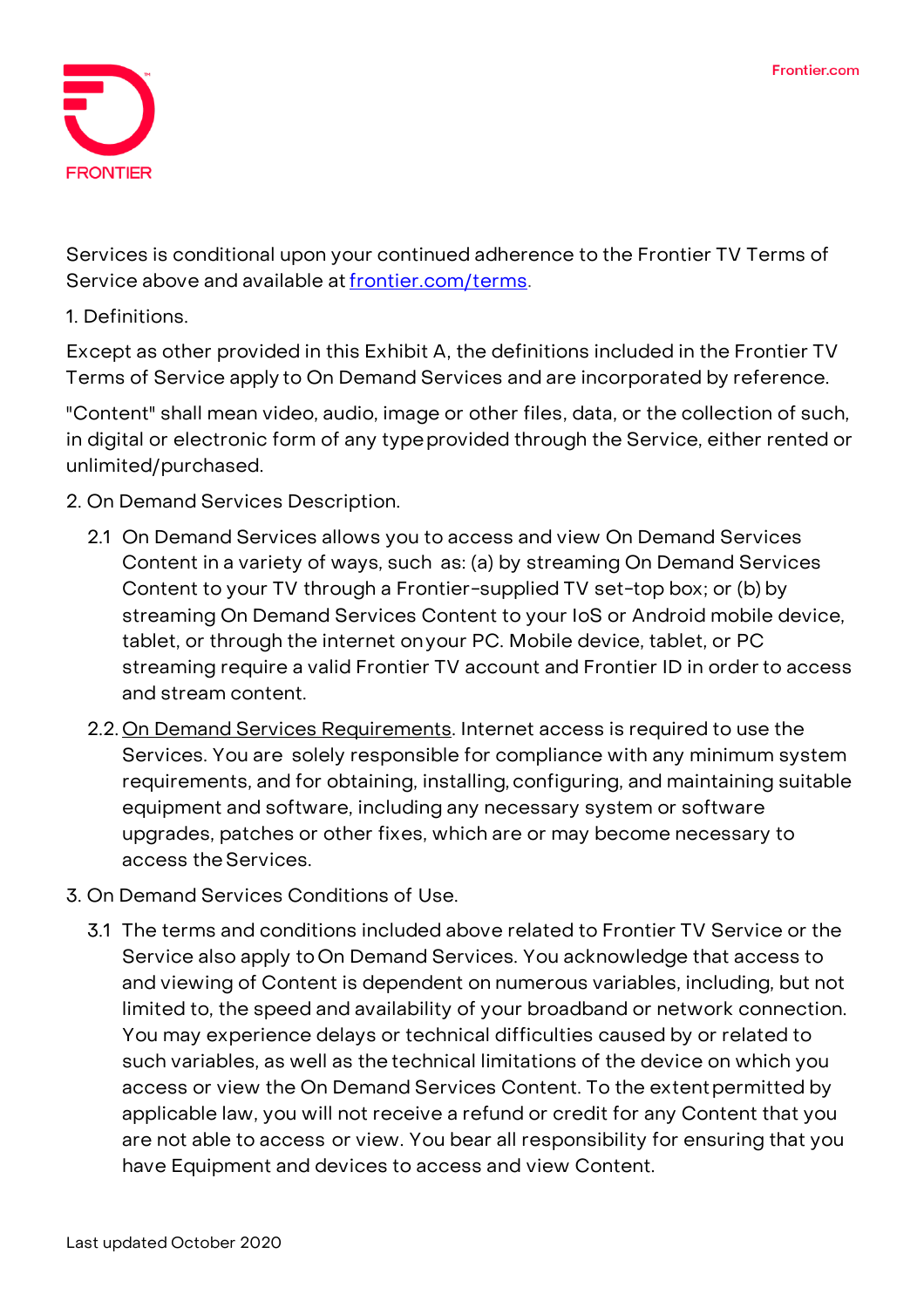

- 3.2 The On Demand Services is intended solely for your non-transferable, noncommercial, private and personal use, and any other use or attempted use for commercial or other purposes is strictly prohibited. You understand and agree that advertisements, as well as certain communications from Frontier such as service announcements and administrative messages, are part of the Services and are necessary for Frontier to provide the Services
- 3.3 Digital Licenses for On Demand Services Content. Regardless of the use of the word "purchase," all On Demand Services Content is offered for license, not purchase or sale, and is subject to this Agreement and any other license terms and conditions applicable to the On Demand Services Content, including limitations imposed by the use of any digital rights management technology.
- **4. On Demand Services Licensing.**
	- 4.1 On Demand Services Content: When you order On Demand Services Content, the payment of a fee will entitle you to access the On Demand Services Content for viewing on Authorized Devices an unlimited number of times over an indefinite period of time, unless restricted, removed or discontinued at the sole discretion by Frontier, the content provider or studio. Frontier reserves the right to terminate and discontinue your access to OnDemand Services Content if you are no longer a Frontier service customer, however, to the extent it is accessible your useof such On Demand Services must be in accordance with the terms of this Agreement.
	- 4.2 Rented On Demand Services Content: When you rent On Demand Services Content, the payment of a rental fee will entitle you to access the rented On Demand Services Content for viewing on one or more authorized devices over a fixed period of time, typically 24 to 48 hours from the purchase or initial playback of the Rented OnDemand Services Content. Upon the payment of the rental fee, you may be given the option to "Watch On This Screen" or "Watch on Any Screen".
		- (a) If you select "Watch On This Screen", you can watch the Rented On Demand Services Content only onthe specific On Demand Services authorized device on which the payment of the rental fee was made. The rented titlewill be streamed to such On Demand Services authorized device, and it will be viewable as many times as you like for a viewing period of 24 (or in some cases up to 48) hours from the time you first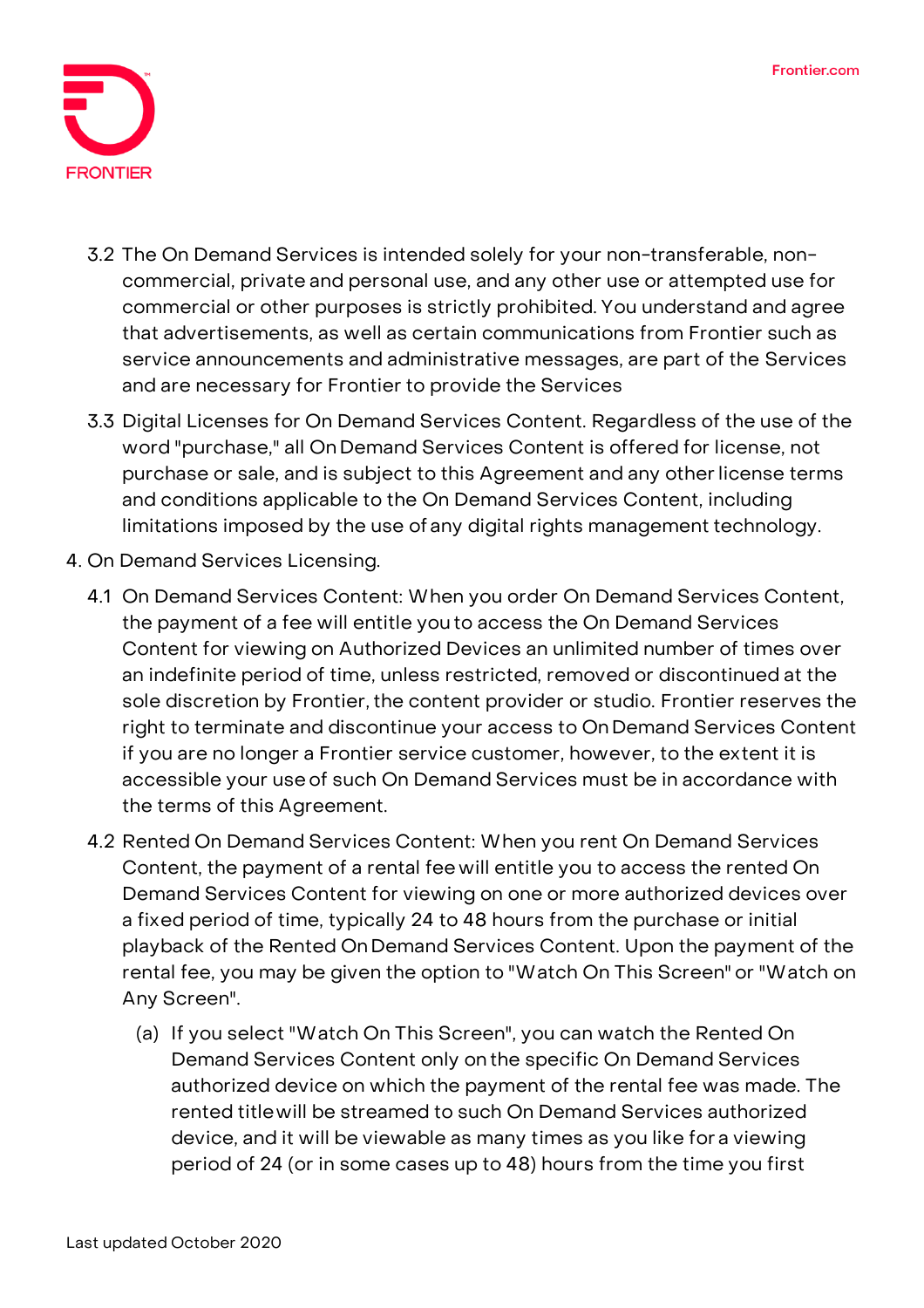

initiate playback of therented title.

- (b) If you select "Watch On Any Screen", you will have 24 hours (or in some cases up to 48) hours from the time of the payment of your rental fee to watch the title multiple times on your On Demand Services authorized device. However, only one of your On Demand Services authorized devices may play back the Rental Content at any one time.
- 4.3 Upon the payment of either a purchase or rental fee, Frontier grants you a limited, non-exclusive, revocable, non-transferable license to use the On Demand Services Content solely for your personal, non- commercial/nonpublic, entertainment use.
- 4.4 Purchased On Demand Services Content may become unavailable for streaming (including streaming to your TV via a Frontier TV set-top box) due to content provider or Frontier licensing and other restrictions, and Frontier will not be liable to you if purchased On Demand Services Content becomes unavailable for further streamingand/or use.
- 4.5 Restrictions on Streamed Viewing. On Demand Services Content that you choose to watch online throughyour Web browser or other compatible devices are limited to two concurrent streams (including any streams delivered to the TV via a Frontier TV set-top box) from the same account at any one time. In addition, the concurrent streams must be different titles as a single On Demand Services Content title cannot be streamed totwo locations at the same time.
- 4.6 Reservation of Rights. All Content provided by Frontier or its third party licensors on any website or other resource provided by Frontier at which On Demand Services Content may be purchased, including, without limitation, images, animations, previews, video programming, information services, audio, music, and text, irrespective of the manner or format in which such Content is delivered, is the property of Frontier or its licensors. You understand and acknowledge that your rights with respect to On Demand Services Content are limitedby copyright law. All rights regarding use of On Demand Services Content not expressly granted in this Agreement are reserved by Frontier and/or its licensors.
- 4.7 General Restrictions. The On Demand Services are intended for use within the United States. You agree to follow all rules and policies applicable to the On Demand Services, including required or automated updates, modifications